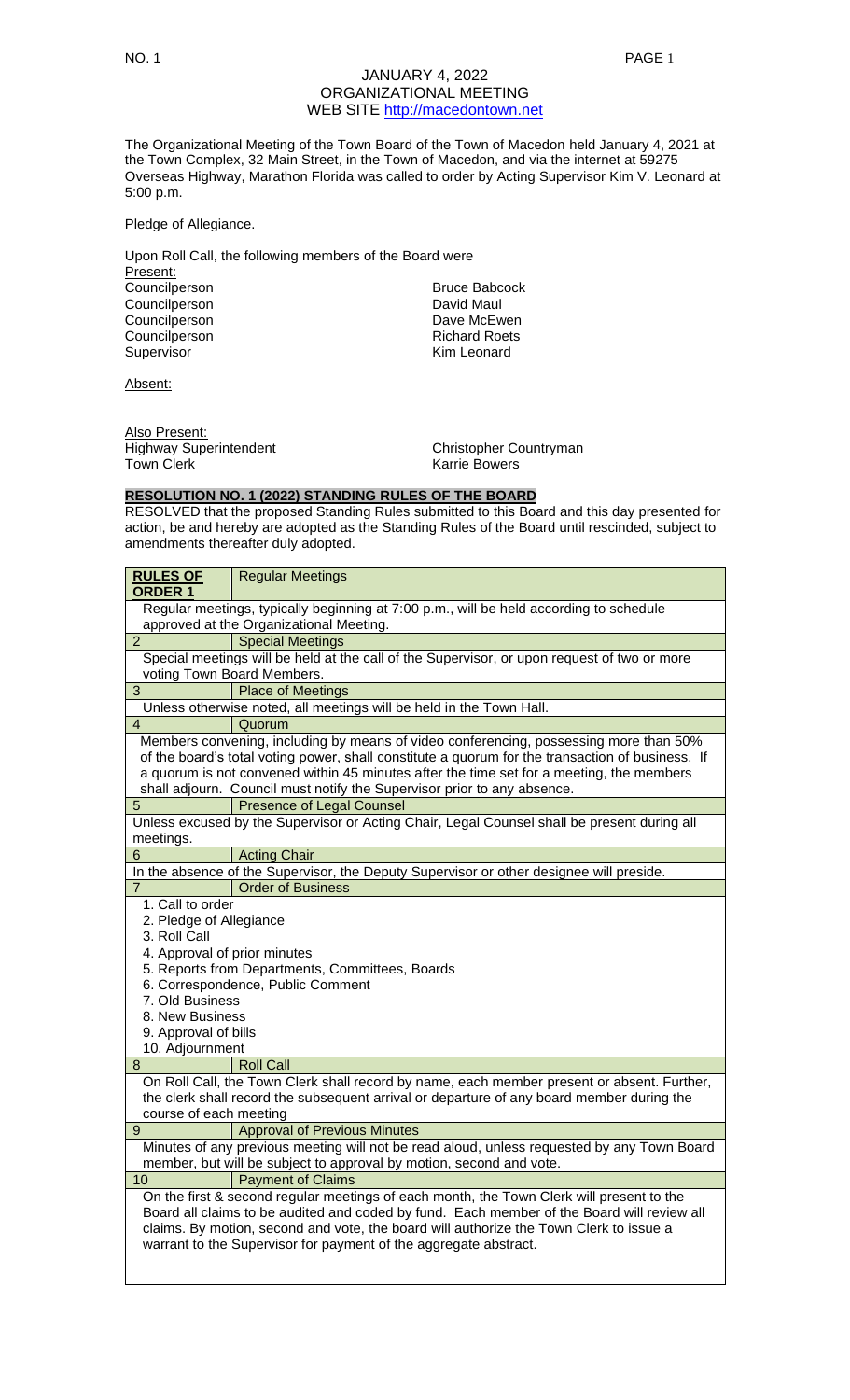| 11                            | <b>Visitors</b>                                                                                                                                                                    |
|-------------------------------|------------------------------------------------------------------------------------------------------------------------------------------------------------------------------------|
|                               | At all regular meetings, comments from visitors will be permitted during the appropriate order                                                                                     |
|                               | of the meeting, and otherwise as permitted by the Supervisor or majority of the Board.                                                                                             |
| 12                            | Communications                                                                                                                                                                     |
|                               | All communications to the Board not included as another agenda item, may be read to the<br>Board by the Town Clerk or Supervisor.                                                  |
| 13                            | <b>Reports</b>                                                                                                                                                                     |
|                               | Reports from Departments, Committees, Boards and Commissions may be presented to the                                                                                               |
|                               | Town Board for review at each regular meeting according to their individual publication                                                                                            |
| schedules.                    |                                                                                                                                                                                    |
| 14                            | <b>Resolutions &amp; Motions</b>                                                                                                                                                   |
|                               | All business will be acted upon in the form of resolutions, which must be brought by motion                                                                                        |
|                               | and second before discussion.                                                                                                                                                      |
|                               | A resolution may be withdrawn before action is taken, by an agreement of the members who                                                                                           |
| 15                            | motioned and seconded the resolution.<br>Agenda                                                                                                                                    |
|                               | The Supervisor shall prepare a statement of the order of business for each meeting.                                                                                                |
|                               | Submission deadline (for topics to be heard at the next scheduled board meeting) shall be                                                                                          |
|                               | the close of business on the Wednesday of the preceding week. The agenda shall be posted                                                                                           |
|                               | on the town website no later than three calendar days prior to the meeting.                                                                                                        |
| 16                            | Amendments to the Rules                                                                                                                                                            |
|                               | These rules of order shall be amended only by majority vote of the Board and only after ten                                                                                        |
|                               | days' notice, which notice shall be in writing and be filed with the Clerk and shall specify the                                                                                   |
|                               | particulars of such proposed amendments.                                                                                                                                           |
| 17                            | <b>Suspension of Rules</b>                                                                                                                                                         |
|                               | Any rule may be suspended by the unanimous consent of the members present, but the<br>suspension of such rule shall apply only to those matters which shall be before the Board at |
|                               | the time of such suspension.                                                                                                                                                       |
| 18                            | <b>Voting Requirement</b>                                                                                                                                                          |
|                               | Every member present when a motion is stated shall vote thereon, unless he is directly                                                                                             |
|                               | interested in the motion, in which case, if he chooses, he may abstain from voting. Each                                                                                           |
|                               | member who abstains may make a brief verbal statement of the reason.                                                                                                               |
| 19                            | <b>Tabling a Motion</b>                                                                                                                                                            |
|                               | A motion to adopt a resolution is normally followed by a second and a vote. Instead, that                                                                                          |
|                               | pending motion may be <i>tabled</i> (or placed on the table), which causes the suspension of                                                                                       |
| consideration of that motion. | That tabled motion may subsequently be <i>un-tabled</i> (or taken off the table) to resume                                                                                         |
| consideration.                |                                                                                                                                                                                    |
|                               | Either tabling or un-tabling a motion requires a second and a majority vote of the Board.                                                                                          |
| 20                            | Postponing a Motion                                                                                                                                                                |
|                               | A motion to adopt a resolution is normally followed by a second and a vote. Instead, that                                                                                          |
|                               | pending motion may be <i>postponed</i> to a specific date or time, provided that the delay does not                                                                                |
| make the motion moot.         |                                                                                                                                                                                    |
|                               | Postponing a motion requires a second and a majority vote of the Board.                                                                                                            |
| 21                            | Speaking<br>(a) While a member is speaking, no other member shall entertain any private discourse.                                                                                 |
|                               |                                                                                                                                                                                    |
|                               |                                                                                                                                                                                    |
|                               | (b) Persons not members of the Board may (by consent of the Supervisor or majority of the                                                                                          |
| 22                            | Board) be permitted to speak in regard to matters pending before the Board.                                                                                                        |
|                               | <b>Required Ayes and Nays</b>                                                                                                                                                      |
|                               | The ayes and nays shall be taken by vote on any resolution appropriating or disbursing<br>monies, confirming reports of committees, making appointments, and upon any other motion |
|                               | or resolution when demanded by any member of the Board or indicated on the written                                                                                                 |
| resolution.                   |                                                                                                                                                                                    |
| 23                            | <b>Order of Voting</b>                                                                                                                                                             |
|                               | The order of voting shall be either alphabetical, or reverse alphabetical, with the exception of                                                                                   |
|                               | the Supervisor, who shall always vote last.                                                                                                                                        |
| 24                            | <b>Special Committees</b>                                                                                                                                                          |
|                               | Special Committees may be authorized at any legal meeting of the Board. They shall, unless                                                                                         |
|                               | otherwise ordered or directed by a majority of the Board, be appointed by the Supervisor                                                                                           |
|                               | subject to confirmation by the Board. The period of time that a special committee<br>appointment shall remain in effect shall be designated when the committee is created.         |
| 25                            | <b>Executive Session</b>                                                                                                                                                           |
|                               | On motion of any member, duly seconded and carried by a majority vote, the Board shall go                                                                                          |
|                               | into executive session, presided over by the Supervisor during which time legally permitted                                                                                        |
|                               | matters may be discussed and debated, but no action may be taken thereon by motion or                                                                                              |
|                               | resolution, except as permitted by law. Only voting members of the Board shall participate in                                                                                      |
|                               | the executive session and such other persons may be invited into the session as may be                                                                                             |
| necessary.                    |                                                                                                                                                                                    |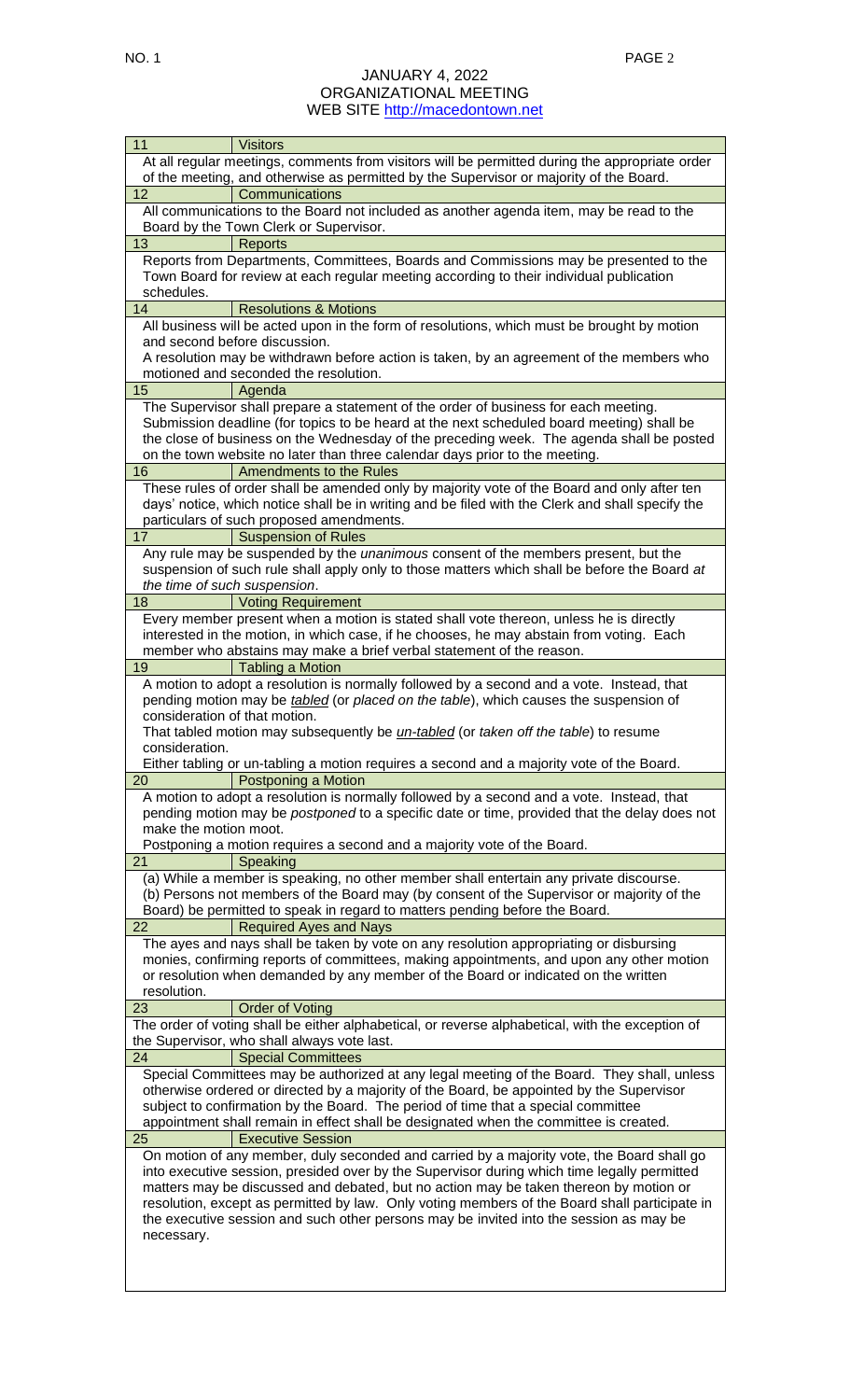| 26                    | <b>Minutes</b>                                                                               |
|-----------------------|----------------------------------------------------------------------------------------------|
|                       | The minutes of the Board shall be produced by the Town Clerk on or before the next regular   |
| meeting of the Board. |                                                                                              |
|                       | The minutes (in their unapproved form) shall be delivered to the town website as soon as     |
| practical.            |                                                                                              |
| 27                    | <b>Expenditure of Town Funds</b>                                                             |
|                       | Any expenditures not specifically identified in the Town Budget are not authorized until and |
|                       | unless pre-approved by the Town Supervisor.                                                  |

28 **Other Questions** 

All questions not covered by the rules shall be decided according to the generally prevailing rules of parliamentary procedure.

## MOTION BY ROETS, SECONDED BY BABCOCK

ROLL CALL VOTE: BABCOCK AYE, MAUL AYE, MCEWEN AYE, ROETS AYE, LEONARD AYE, MOTION CARRIED

## **RESOLUTION NO. 2 (2022) EMPLOYMENT POLICY**

BE IT RESOLVED that the following Employment Policy adopted by the Town of Macedon August 26, 1993 remains in effect.

- 1. No person shall be hired, transferred, promoted, or continue in a Town position that would create a supervisor/subordinate relationship between relatives and or intimate partners.
- 2. For the purposes of this policy, the term "relatives" shall be defined to include a spouse, parent, step parent, son, daughter, step son, step daughter, brother, sister, mother-inlaw, father-in-law, brother-in-law, sister-in-law, daughter-in-law or son-in-law. The term intimate partner shall be defined as emotional connectedness, regular contact, ongoing physical contact and/or sexual behavior, identity as a couple, familiarity and knowledge about each other's lives.

## MOTION BY BABCOCK, SECONDED BY ROETS

ROLL CALL VOTE: BABCOCK AYE, MAUL AYE, MCEWEN AYE, ROETS AYE, LEONARD AYE, MOTION CARRIED

# **RESOLUTION NO. 3 (2022) DRUG FREE WORK PLACE POLICY**

The Town Board at the Town of Macedon does not permit the consumption, sharing and/or selling, use and/or possession of illegal drugs, counterfeit, and designer drugs or alcoholic beverages in the work place, or when the effects of such drugs may impair an employee's job performance. The inappropriate use of prescription and over the counter drugs shall also be disallowed. The Town Board shall maintain a drug free work place in accordance with the Drug Free Work Place Act of 1985.

The Town Supervisor or her designee shall establish a drug free awareness program informing employees of the dangers of drug abuse in the work place and established policy maintaining a drug free work place. Information about any drug and alcohol counseling and/or rehabilitation about any drug and alcohol counseling and/or rehabilitation programs shall be made available to employees. Data will also include the range of penalties, consistent with local, state, and federal law, up to and including termination of employment and referral for prosecution that will be imposed on employees who have transgressed the terms of this policy. Confidentiality shall be maintained as required by state and federal law.

Each employee shall be given a copy of this policy and annually acknowledge receipt of said policy. The work place is defined as any site on town property, at town-sponsored activities, or any place in which an employee is working within the scope of his or her employment or duties. Each employee, as a condition of employment, shall agree to abide by the terms of this policy and shall also notify the Town Supervisor or his designee of any criminal drug statute convictions for a violation occurring in the work place within five (5) days of such conviction. The Town Board may choose to initiate disciplinary action against any employee violating this policy. Options at the discretion of the Town Board may range from counseling to termination and may require the employee's satisfactory participation in an approved drug abuse assistance or rehabilitation program.

The Town Supervisor shall notify the New York State Emergency Management Office in writing within (10) calendar days after receiving notice from an employee or otherwise receiving actual notice of such conviction. Such notice shall include the position/title of the employee and the federal identification number at the Town of Macedon

MOTION BY BABCOCK, SECONDED BY ROETS

ROLL CALL VOTE: BABCOCK AYE, MAUL AYE, MCEWEN AYE, ROETS AYE, LEONARD AYE, MOTION CARRIED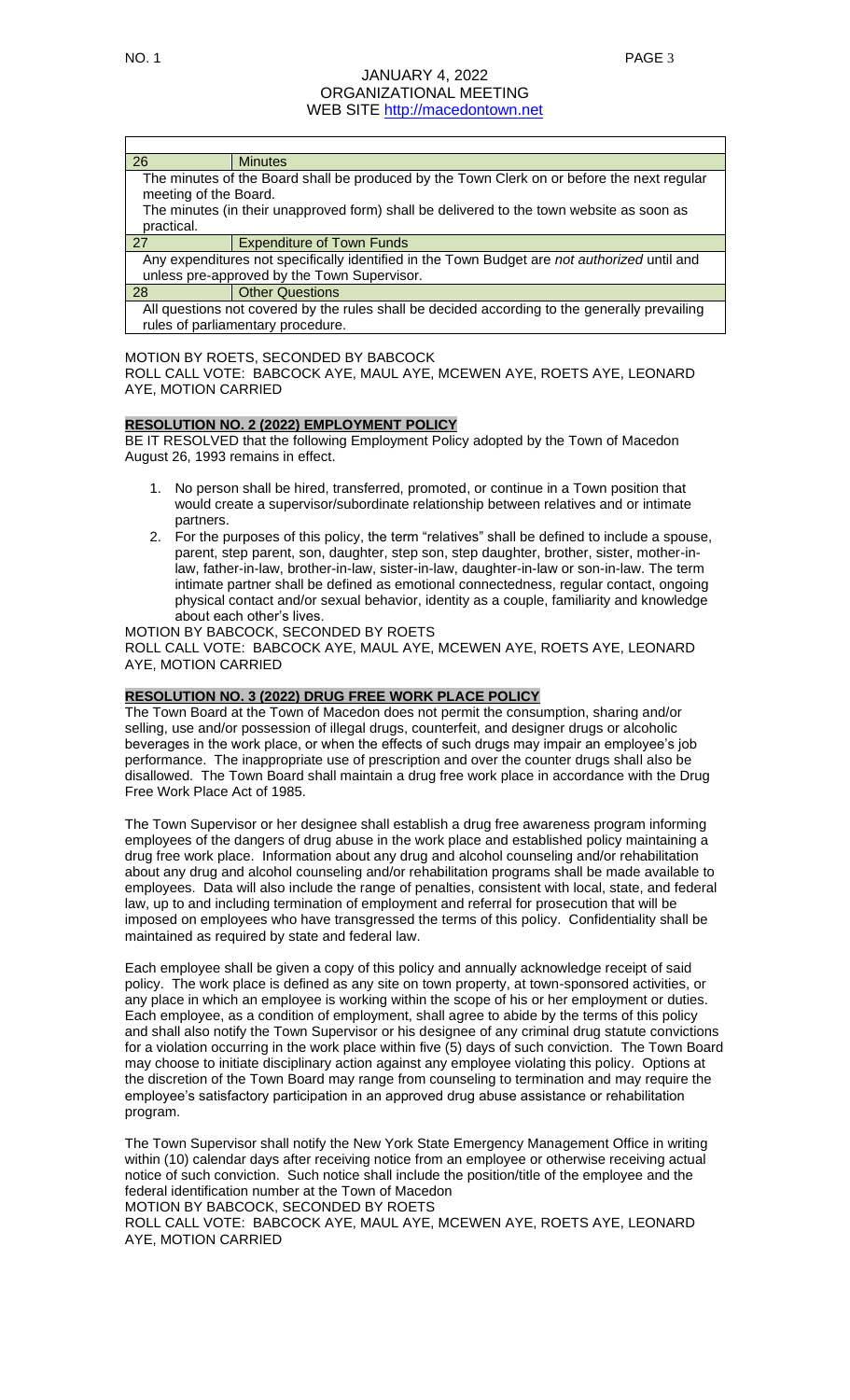## **RESOLUTION NO. 4 (2022) ABSENCES REPORTED**

RESOLVED that all Department Heads will be responsible for their employees regarding any and all absences and be it further

RESOLVED that ALL DEPARTMENT HEADS will report their absences directly to the Supervisor's Office by 9:15 a.m. and be it further

RESOLVED the Board hereby directs the Supervisor or his designee to develop appropriate time keeping forms to be used as a record of vacation and sick leave time and be it further

RESOLVED that the Board requests all employees submit vacation requests to their department head at least 30 days prior to the request.

MOTION BY ROETS, SECONDED BY BABCOCK

ROLL CALL VOTE: BABCOCK AYE, MAUL AYE, MCEWEN AYE, ROETS AYE, LEONARD AYE, MOTION CARRIED

## **RESOLUTION NO. 5 (2022) OVERTIME AUTHORIZATION**

BE IT RESOLVED that the following individuals as Town Officials or Budget Directors are entitled to authorize overtime to employees who have engaged in authorized work beyond the normally scheduled work period. Overtime pay is defined by any hours or parts of hours worked and are to be compensated at a rate either determined by collective bargaining agreement or by statute:

Kim Leonard, Supervisor

John Colella, Police Chief, Macedon Police Department

Christopher Countryman, Highway Superintendent

BE IT FURTHER RESOLVED that the above-named individuals are not authorized to exceed the budget allocation designated for overtime without prior approval of the Town Board unless an emergency or contingency occurs necessitating such overtime. Should this happen, the abovenamed individuals should make every effort to inform the Board and the Supervisor as soon as practicable.

MOTION BY ROETS, SECONDED BY BABCOCK

ROLL CALL VOTE: BABCOCK AYE, MAUL AYE, MCEWEN AYE, ROETS AYE, LEONARD AYE, MOTION CARRIED

# **RESOLUTION NO. 6 (2022) 2022 DESIGNATIONS**

RESOLVED that the following designations are approved:

- 1. Legal Newspaper Times of Wayne County
- 2. Bank Depositories JP Morgan Chase, Lyons National Bank, Genesee Regional Bank, Community and M&T Bank.
- 3. Supervisor authorized to deposit Town funds in Certificate of Deposit and money market
- 4. Town Board Meetings to be held on the 2<sup>nd</sup> and 4<sup>th</sup> Thursdays @ 7:00 p.m. except as amended
- 5. Mileage paid to Town employees on official Town business at \$.585 per mile or per IRS rate
- 6. Highway Superintendent authorized to purchase tools, tires and equipment at a price not to exceed \$3,000.
- 7. Supervisor authorized to make application to NYS Division for Youth.
- Town Clerk is directed to make a master schedule for the year 2021 (per attachment) 9. Set a regular 40-hour week for Highway employees and time and a half for over 40
- hours. Individual rates to be determined by Highway Superintendent and approved by Town Board.

**All Town Offices will be open:** 

January – June, September – December Monday - Friday 9 a.m. – 4:30 p.m.<br>July – August Monday 8:00-5:00pm Monday 8:00-5:00pm July & August 1/2hr lunches Tuesday-Thursday 8:30 - 5:00 pm

10. In the designation of full time and part time the Town will adhere to Civil Service Rules.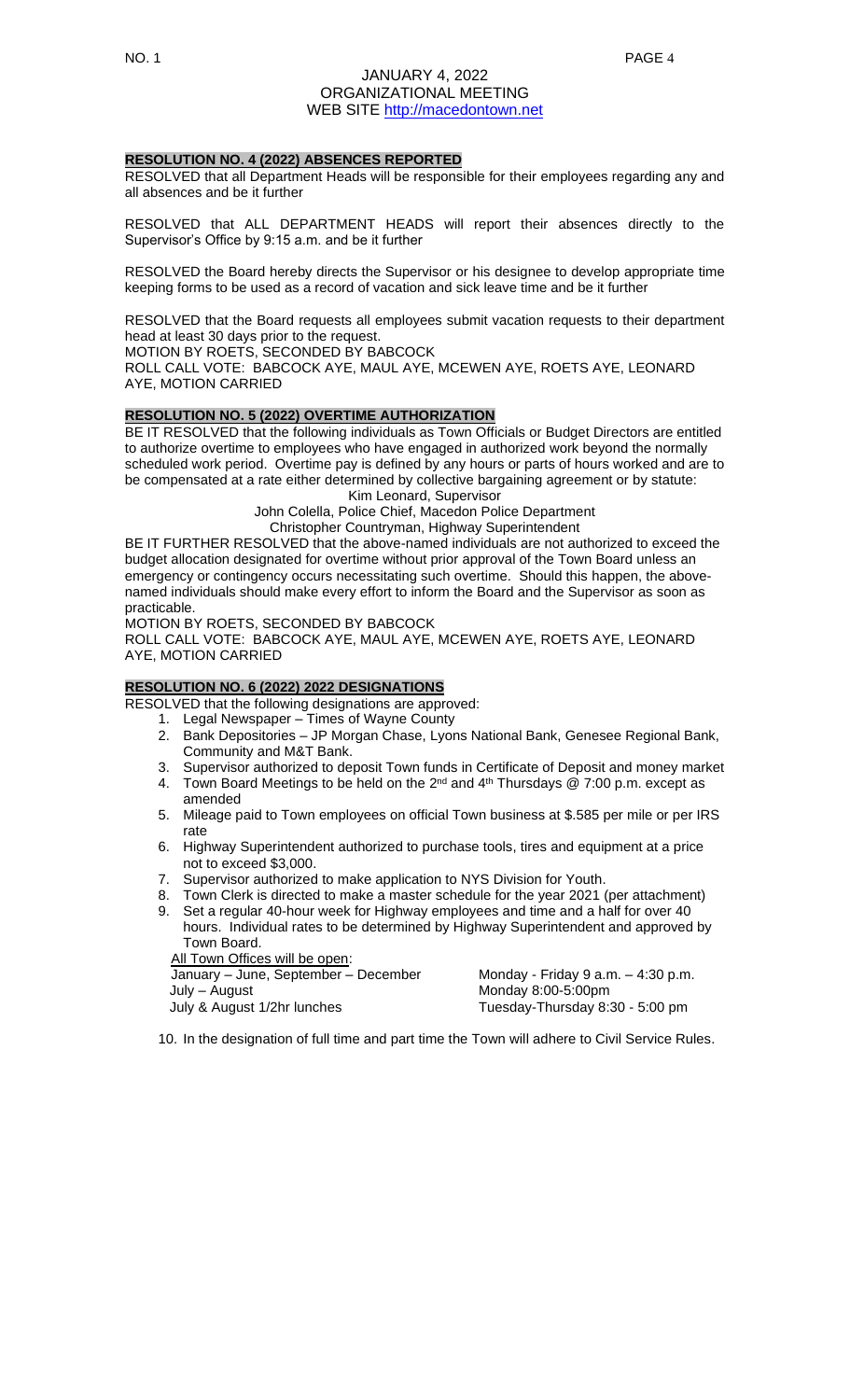11. The following days will be 14 paid holidays for full time and year-round part-time Town employees:

| cuploves.              |          |                   |
|------------------------|----------|-------------------|
| Martin Luther King Day | Monday   | January 17, 2022  |
| President's Day        | Monday   | February 21, 2022 |
| Good Friday            | Friday   | April 15, 2022    |
| Memorial Day           | Monday   | May 30, 2022      |
| Juneteenth             | Friday   | June 17, 2022     |
| Independence Day       | Monday   | July 4, 2022      |
| Labor Day              | Monday   | September 5, 2022 |
| Columbus Day           | Monday   | October 10, 2022  |
| <b>Election Day</b>    | Tuesday  | November 8, 2022  |
| Veterans Day           | Friday   | November 11, 2022 |
| Thanksgiving Day       | Thursday | November 24, 2022 |
| Thanksgiving Day After | Friday   | November 25, 2022 |
| Christmas Eve          | Friday   | December 23, 2022 |
| New Years Eve Day      | Friday   | December 30, 2022 |

- 12. No appointment shall be made to fill a new or vacant position of employment, including any new position established in the 2022 Town budget, without prior authorization by the Town Board with the exception of Highway Employees hired by the Highway Superintendent, Deputy Town Clerk hired by the Town Clerk, and Deputy Supervisor, Clerk to the Supervisor & Historian hired by the Supervisor.
- 13. The Town Board recognizes MPA, INC. (Macedon Police Association Inc.) as the bargaining unit of the police officers.

MOTION BY ROETS, SECONDED BY BABCOCK

ROLL CALL VOTE: BABCOCK AYE, MAUL AYE, MCEWEN AYE, ROETS AYE, LEONARD AYE, MOTION CARRIED

# **RESOLUTION NO. 7 (2022) BLANKET PROTECTION BOND**

WHEREAS the Town of Macedon has procured a Public Employees Blanket Protection Bond issued by National Grange Mutual providing faithful performance blanket position bond coverage for all Town officers and employees with a limit of \$25,000 per officer or employee, the tax collector at the level of \$500,000, the Library Director at \$70,000 and the water/sewer collecting clerk at \$150,000, now therefore be it

RESOLVED, that the Town Board of Macedon hereby approves such bond as to its form, manner of execution and sufficiency of the surety and accepts said bond in lieu of any individual official undertaking required by law for any Town officer or employee. MOTION BY BABCOCK, SECONDED BY ROETS ROLL CALL VOTE: BABCOCK AYE, MAUL AYE, MCEWEN AYE, ROETS AYE, LEONARD AYE, MOTION CARRIED

**RESOLUTION NO. 8 (2022) INVESTMENT POLICY ESTABLISHED**

WHEREAS it is a requirement of the New York State Department of Audit and Control for governing boards to establish an investment policy to provide a means for communicating intentions and to facilitate adequate accounting and administrative control over execution, accounting and reporting investment transactions.

NOW, THEREFORE, BE IT RESOLVED that the Town Board hereby adopts the Investment Policy (copy attached) for the Town of Macedon monies. MOTION BY ROETS, SECONDED BY BABCOCK ROLL CALL VOTE: BABCOCK AYE, MAUL AYE, MCEWEN AYE, ROETS AYE, LEONARD AYE, MOTION CARRIED

# **RESOLUTION NO. 9 (2022) PROCUREMENT POLICY**

#### **TOWN OF MACEDON PROCUREMENT POLICY**

WHEREAS, SECTION 104-b of the General Municipal Law provides that, in the case of goods and services which are not required by law to be procured by political subdivisions or any districts therein pursuant to competitive bidding, the governing board of every political subdivision and any district therein, by resolution, shall adopt internal policies and procedures governing all procurements of goods and services which are not required to be made pursuant to the competitive bidding requirements of section one hundred three of this article or of any other general, special or local law, and

WHEREAS, the Town has adopted such internal policies and procedures governing the procurement of goods and services not required to be bid, and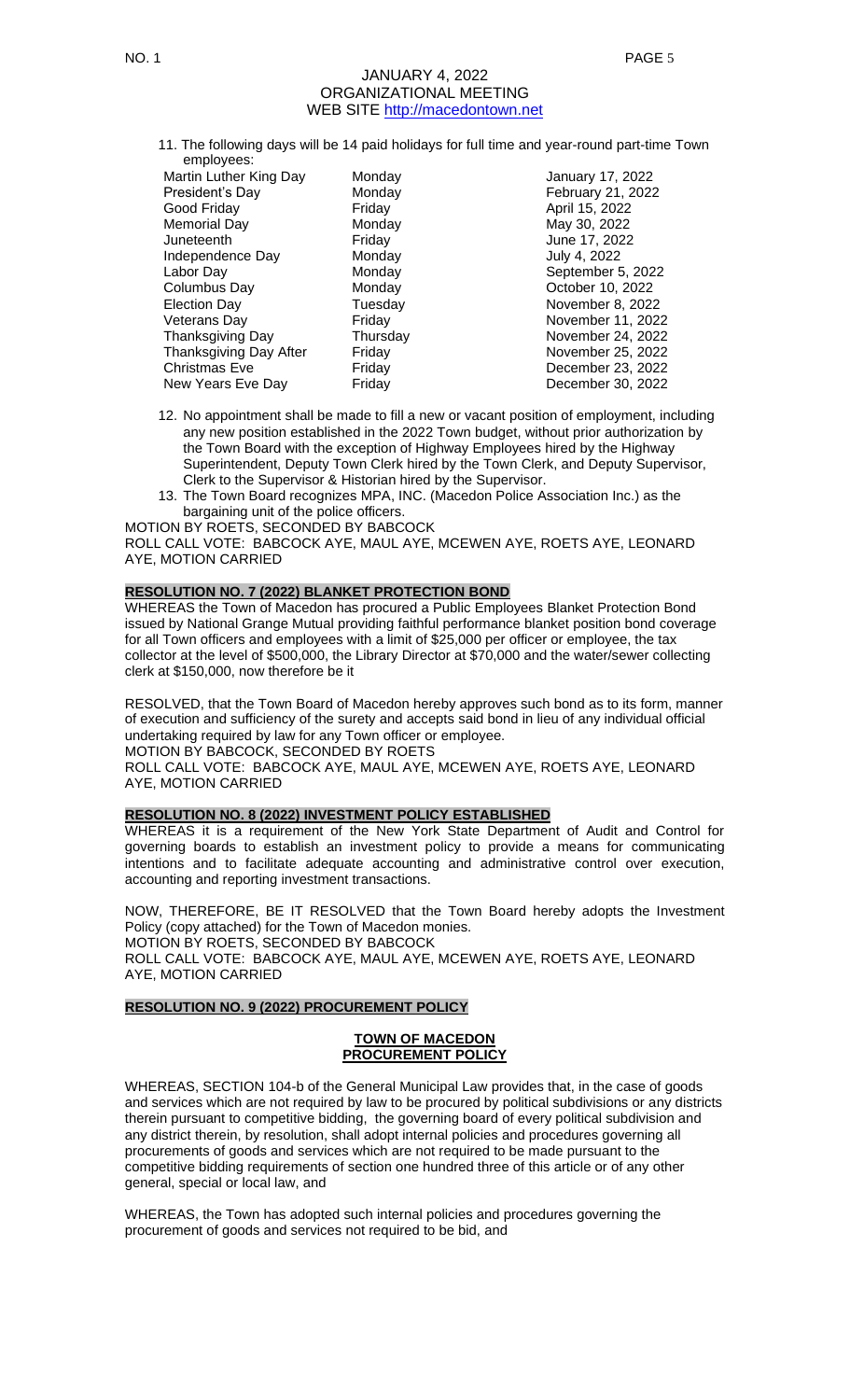WHEREAS, Section 104-b of the General Municipal Law requires the governing body of every municipality to adopt a procurement policy for all goods and services which are not required by law to be publicly bid, and

WHEREAS, SECTION 104-b (2) (g) of the General Municipal Law provides that such policy " set forth any circumstances when, or types of procurements for which, in the sole discretion of the governing body, the solicitation of alternative proposals or quotations will not be in the best interest of the political subdivision or district therein, and

WHEREAS, the Town Board has previously identified legal and engineering services as circumstances where the solicitation of alternative proposals or quotations will not be in the best interest of the town, and

WHEREAS, SECTION 103(3) of the General Municipal Law has been amended to allow the town to piggy back on County Contracts without the necessity of bidding where such contracts contain the language provided in the General Municipal Law, and

WHEREAS, SECTION 9-103 (1) of the New York Energy Law provides:

Notwithstanding any other provision of law, any agency, municipality, or public authority, in addition to existing powers, is authorized to enter into energy performance contracts of up to thirty-five years duration, provided, that the duration of any such contract shall not exceed the reasonably expected useful life of the energy facilities or equipment subject to such contract.

WHEREAS, procurement of such energy performance contracts may be by requests for proposals, and

WHEREAS, the County of Wayne has received and evaluated requests for proposals for certain energy performance contracts which requests for proposals and contracts awarded contain the piggy back language and meet the requirements of General Municipal Law 103(3), and

WHEREAS, the Town Board has identified such energy performance services contracted for by the county pursuant to requests for proposals as a circumstance where it is not in the best interest of the town to solicit alternate proposals or quotations,

WHEREAS, comments have been solicited from all officers in the Town involved in the procurement process, now, therefore, be it

RESOLVED, that the Town of Macedon does hereby adopt the following procurement policy which is intended to apply to all goods and services which are not required by law to be publicly bid.

1. Every purchase made will be initially reviewed to determine whether it is a purchase contract or a public works contract. Once that determination is made, a good faith effort will be made to determine whether it is known or can reasonably be expected that the aggregate amount to be spent on the item of supply or service is not subject to competitive bidding, taking into account past purchases and the aggregate amount to be spent in a year. The following items are not subject to competitive bidding pursuant to Section 103 of the General Municipal Law: purchase contracts under \$20,000 and public works contracts under \$35,000; emergency purchases; certain municipal hospital purchases; goods purchased from agencies for the blind or severely handicapped; goods purchased from correctional institutions; purchases under state and county contracts; and surplus and second-hand purchases from another government entity.

The decision that a purchase is not subject to competitive bidding will be documented in writing by the individual making the purchase. This documentation may include written or verbal quotes from vendors, a memo from the purchaser indicating how the decision was arrived at, a copy of the contract indicating the source which makes the item or service exempt, or a memo from the purchaser detailing the circumstances which led to an emergency purchase.

- 2. All goods and services, except those goods and services purchased through a county or state contract, from agencies for the blind or severely handicapped, from correctional institutions or purchases pursuant to subdivision 6 of this policy will be secured by use of written requests for proposals, written quotations, verbal quotation, or any other method that assures that goods will be purchased at the lowest price and that favoritism will be avoided.
- 3. The following method of purchase will be used in order to achieve the highest savings, except purchase contracts under \$20,000 and public works contracts under \$35,000; goods purchased from agencies for the blind or severely handicapped; goods purchased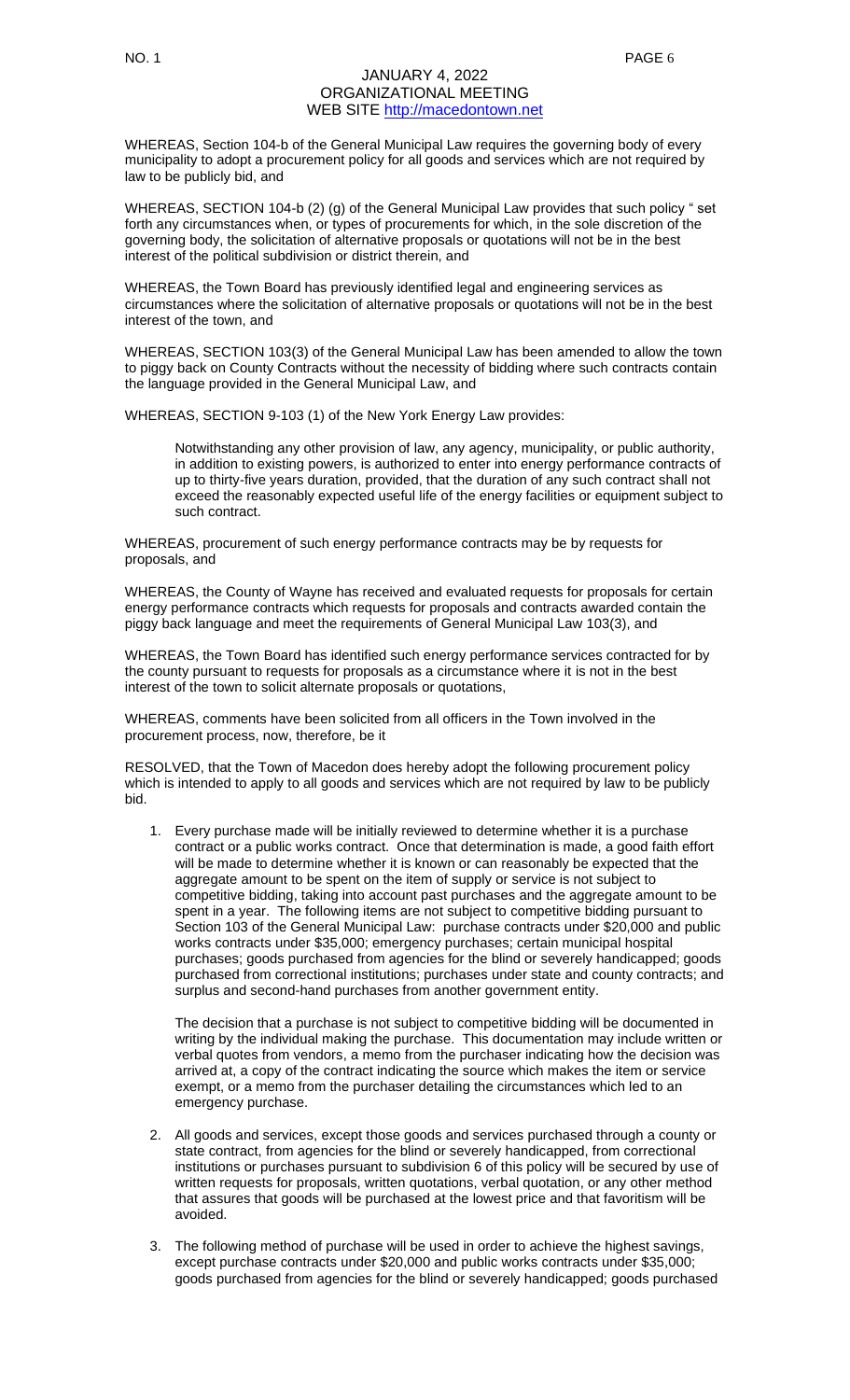from correctional institutions; purchases under State and county contracts; or purchases pursuant to subdivision 6 of this policy:

| <b>Estimated Amount of Purchase Contract</b><br>Up to \$499<br>$$500 - $1,999$<br>\$2,000 - \$19,999 | Method<br>Discretion of the purchaser<br>3 verbal quotations<br>3-written/fax quotations or written request<br>for proposals |
|------------------------------------------------------------------------------------------------------|------------------------------------------------------------------------------------------------------------------------------|
| <b>Estimated Amount of Public Works</b><br>Contract                                                  | Method                                                                                                                       |
| Up to \$249                                                                                          | Discretion of the purchaser                                                                                                  |
| $$250 - $2,999$                                                                                      | 2 verbal quotations                                                                                                          |
| $$3,000 - $9,999$                                                                                    | 3 -written/fax quotations                                                                                                    |
| $$10,000 - $35,000$                                                                                  | 3-written/fax quotations or written request                                                                                  |
|                                                                                                      | for proposals                                                                                                                |

A good faith effort shall be made to obtain the required number of alternate proposals. If the purchaser is unable to obtain the required number of alternate proposals, the purchaser will document the attempt made at obtaining the proposals. But, in no event shall the failure to obtain the proposals be a bar to the procurement.

- 4. Documentation is required of each quotation or request for proposals taken in connection with each procurement.
- 5. Documentation and an explanation are required whenever a contact is awarded to other than the lowest best value responsive and responsible bidder or offerer. This documentation will include an explanation of how the award will achieve savings. The purchaser will be responsible for determining if the bidder is best value/responsible.
- 6. This policy shall go into effect upon the filing of the Best Value Purchasing Local Law with the Secretary of State and said policy will be reviewed annually.
- 7. In the following circumstances it is not in the best interests of the Town of Macedon to solicit quotations or document the basis for not accepting the lowest bid. In these circumstances, the individual or company must be chosen based on accountability, reliability, responsibility, skill, education and training, judgment, integrity, moral worth, and the ability to have a close relationship with the governing body. These qualifications are not necessarily found in the individual or company that offers the lowest price and the nature of the services are such that they do not readily lend themselves to competitive procurement procedures. The citizens of the municipality deserve the benefit of expertise in these types of services as it may ultimately save the taxpayers money.
	- a. Services of an attorney;
	- b. Services of a physician;
	- c. Technical services of an engineer engaged to prepare plans, maps and estimates;
	- d. Securing insurance coverage and/or services of an insurance broker;
	- e. Services of a certified public accountant;
	- f. Investment management services;
	- g. Printing services involving extensive writing, editing or art work;
	- h. Management of municipally owned property; and
	- i. Computer software or programming services for customized programs, or services involved in substantial modification and customizing of pre-packaged software.

In addition, in the following situations it is not in the best interests of the municipality to secure alternate proposals because of the time required and type of purchase:

- a. Emergency purchases pursuant to Section 103(4) of the General Municipal Law;
- b. Purchases of surplus and second-hand goods pursuant to Section 103(6) of the General Municipal Law; and
- c. Purchases under \$100.
- d. This policy shall go into effect January 1, 1992 and will be reviewed annually.

BE IT RESOLVED, pursuant to the authority granted to the Town of Macedon by Section 104-b (2) (g) that requests for proposals for energy performance contracts solicited and awarded by the County are identified as circumstance where it is not in the best interest of the town to solicit alternate proposals or quotations, where the County of Wayne as properly solicited such proposals and both the solicitation and contract entered into, if any, contain a provision allowing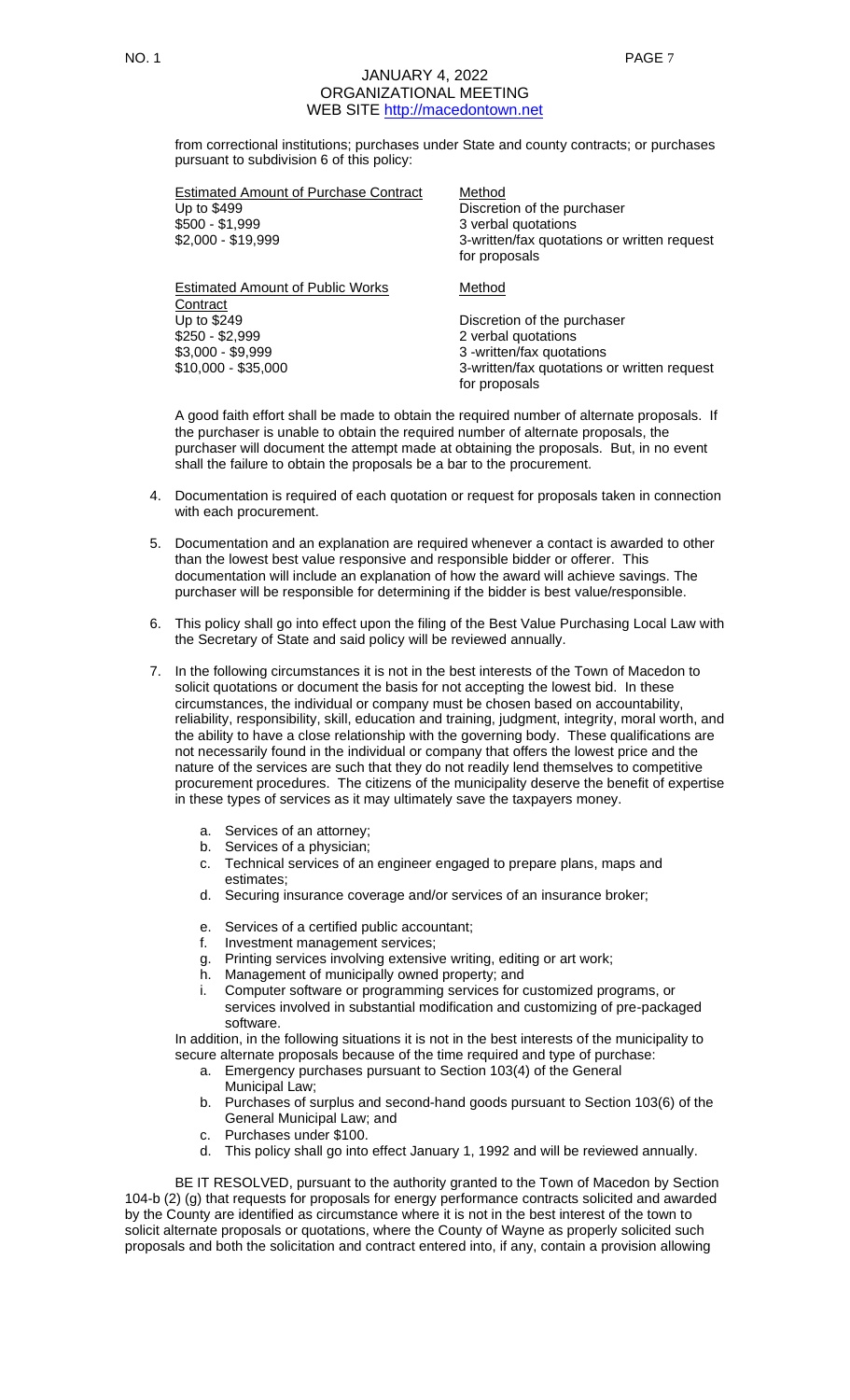piggy backing in which case, so long as the other conditions of General Municipal Law 103 (3) are met, the Town may piggy back on either the request for proposal, the contract or both. MOTION BY ROETS, SECONDED BY BABCOCK ROLL CALL VOTE: BABCOCK AYE, MAUL AYE, MCEWEN AYE, ROETS AYE, LEONARD AYE, MOTION CARRIED

# **RESOLUTION NO. 10 (2022) DEVELOPER CHARGES**

RESOLVED that any appropriate charges shall be charged back to the developer – the Building Department is directed to utilize a form contract implementing this resolution. MOTION BY BABCOCK, SECONDED BY ROETS ROLL CALL VOTE: BABCOCK AYE, MAUL AYE, MCEWEN AYE, ROETS AYE, LEONARD AYE, MOTION CARRIED

# **RESOLUTION NO. 11 (2022) APPOINTMENTS**

RESOLVED that the Board acknowledges and approves the following appointments:

| <b>Ambulance</b><br>Director of EMS<br>Ambulance EMT-B<br>Ambulance EMT-B<br>Ambulance EMT-P<br>Ambulance EMT-P                                                                                                                                                        | <b>Paul Harkness</b><br>Sandy Farbizio<br>Bucci, Colin<br>Hough-Wood, Christin<br>Smith, Ashley                                                                                                                                                                                          | FT<br>FT<br><b>PT</b><br>PT<br>PT                                                         |
|------------------------------------------------------------------------------------------------------------------------------------------------------------------------------------------------------------------------------------------------------------------------|------------------------------------------------------------------------------------------------------------------------------------------------------------------------------------------------------------------------------------------------------------------------------------------|-------------------------------------------------------------------------------------------|
| <b>Assessing</b><br>Assessor<br><b>Assessor Clerk</b><br><b>Assessment Counsel</b><br><b>Assessment Counsel</b>                                                                                                                                                        | Dennine Leeson<br>Adam Weinstein<br>Barclay Damon, LLP<br>AJ Villani PC                                                                                                                                                                                                                  | FT<br>FT.<br>PT<br><b>PT</b>                                                              |
| <b>Boards</b><br>Assessing Review Board Chair<br>Assessing Review Board Member-5 Yr.<br><b>Assessing Review Board Clerk</b>                                                                                                                                            | <b>Thomas Littlefield</b><br>Patrick Pittinaro - 2026<br>Adam Weinstein                                                                                                                                                                                                                  | PT.<br>PT<br>PT.                                                                          |
| <b>Library Board Member</b>                                                                                                                                                                                                                                            | <b>Tara Smith</b>                                                                                                                                                                                                                                                                        | PT                                                                                        |
| Planning Board - 7 Yr.                                                                                                                                                                                                                                                 | Suzanne Airy - 2028                                                                                                                                                                                                                                                                      | PT                                                                                        |
| Zoning Appeals Board - 5 Yr.                                                                                                                                                                                                                                           |                                                                                                                                                                                                                                                                                          | PT                                                                                        |
| <b>Building/Zoning/Code Enforcement</b><br>Town Engineer/CEO/Building Inspector<br><b>Fair Housing Officer</b><br>Storm Water Management Officer<br>Sewer Superintendent<br><b>Code Enforcement Officer</b><br><b>Fire Marshal</b><br>Town Engineer/Building/CEO Clerk | Scott Allen<br>Scott Allen<br>Scott Allen<br>Scott Allen<br><b>Robert Brady</b><br>Jeremiah Shufelt<br><b>Stacy Nisbet</b>                                                                                                                                                               | FT.<br><b>PT</b><br><b>PT</b><br><b>PT</b><br>PT<br>PT<br>FT.                             |
| <b>Highway</b><br><b>Highway Clerk</b><br>Highway<br>Highway<br>Highway<br>Highway<br>Highway<br>Highway<br>Highway<br>Highway<br>Highway<br>Highway<br>Highway<br>Highway<br>Highway<br>Highway                                                                       | Elisa Friedl<br>John Anderson<br>Mark Baker<br>Andre' Bellefontaine<br>Michael Bueg<br>Joseph Cavallaro<br>Joshua DeMay<br><b>James Ellis</b><br>D. Paul Everdyke<br>Jacob Gage<br>David Payne<br>Daryl Quigley<br><b>Patrick Randall</b><br><b>Timothy Vendel</b><br><b>Gary Wright</b> | FT.<br>FT.<br>FT<br>FT<br>FT.<br>FT<br>FT<br>FT<br>FT<br>FT<br>FT<br>FT<br>PT<br>FT<br>FT |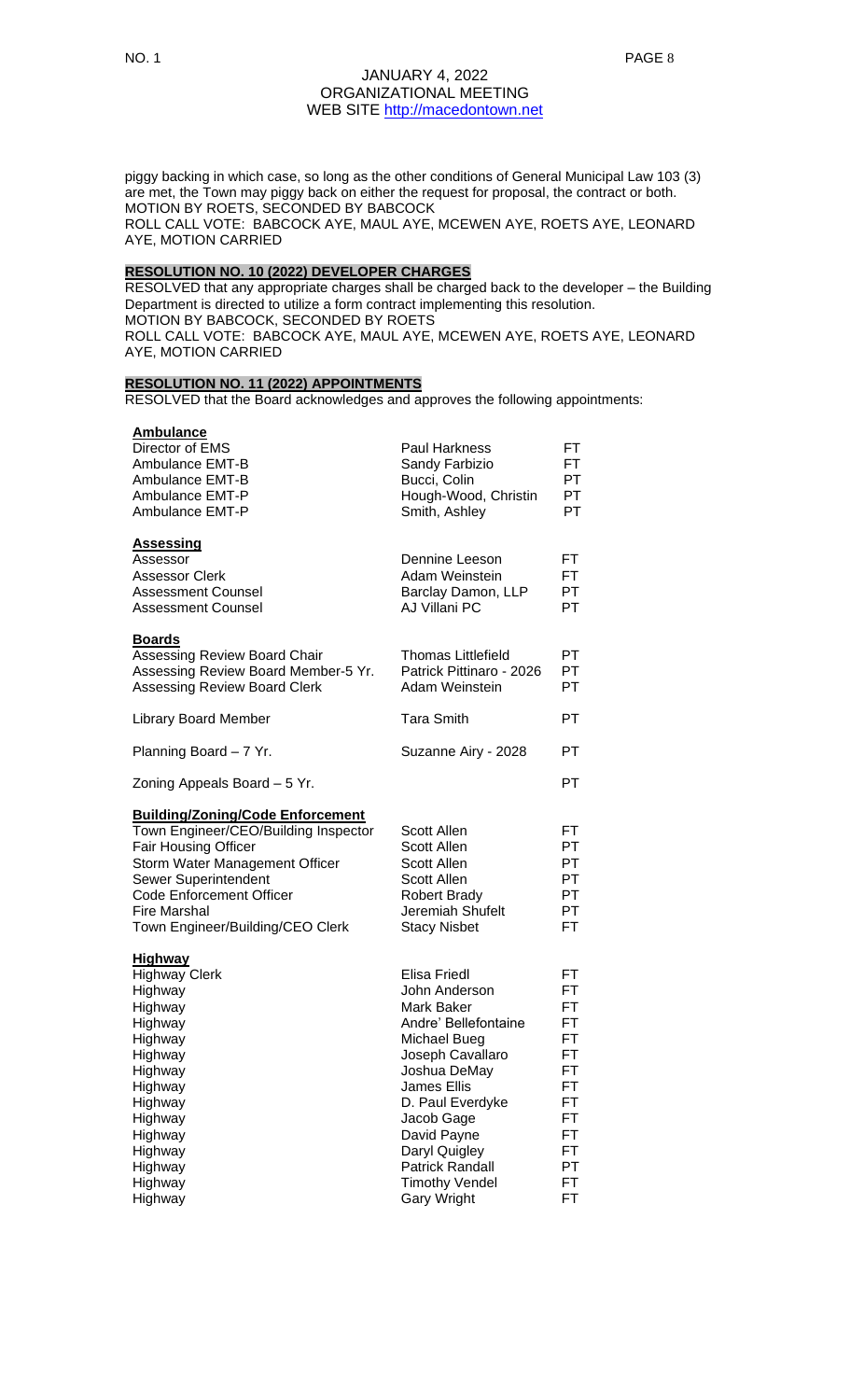| <b>Justice</b>                                                                                                |                                 |                                                                                         |
|---------------------------------------------------------------------------------------------------------------|---------------------------------|-----------------------------------------------------------------------------------------|
| Justice                                                                                                       | <b>Ronald Reinstein</b>         | PТ                                                                                      |
| Justice                                                                                                       | Lon Sanford                     | PT                                                                                      |
| <b>Justice Clerk</b>                                                                                          | <b>Alison Burley</b>            | FT.                                                                                     |
| <b>Justice Clerk</b>                                                                                          | Barbara LaBrake                 | FT.                                                                                     |
| <b>Town Clerk</b>                                                                                             |                                 |                                                                                         |
| <b>Macedon Sewer Collecting Clerk</b>                                                                         | <b>Karrie Bowers</b>            | PT.                                                                                     |
| Records Management Officer                                                                                    | <b>Karrie Bowers</b>            | <b>PT</b>                                                                               |
| <b>Registrar of Vital Statistics</b>                                                                          | <b>Karrie Bowers</b>            | PT                                                                                      |
| <b>Water Collecting Clerk</b>                                                                                 | <b>Karrie Bowers</b>            | <b>PT</b>                                                                               |
| <b>Police</b>                                                                                                 |                                 |                                                                                         |
| <b>Police Chief</b>                                                                                           | John Colella                    | PT                                                                                      |
| Police Sergeant                                                                                               | Stephen MacNeal                 | FT                                                                                      |
| <b>Police Property Clerk</b>                                                                                  | Michelle Higgins                | FT                                                                                      |
| Police Sergeant                                                                                               | Jeremiah Dresser                | FT.                                                                                     |
| <b>Police Officer</b>                                                                                         | <b>Brigette Goodfriend</b>      | FT.                                                                                     |
| <b>Police Officer</b>                                                                                         | Adam Husk                       | FT.                                                                                     |
| <b>Police Officer</b>                                                                                         | David MacFall                   | <b>PT</b>                                                                               |
| <b>Police Officer</b>                                                                                         | Andrea Knapp                    | FT                                                                                      |
| <b>Police Officer</b>                                                                                         | Scott Knapp                     | <b>FT</b>                                                                               |
| <b>Police Officer</b>                                                                                         | <b>Brian Ritchie</b>            | <b>PT</b>                                                                               |
| Police Officer                                                                                                | <b>Rick Halvorson</b>           | <b>PT</b>                                                                               |
| Police Support                                                                                                | Earl Hinkson                    | PT                                                                                      |
| <b>Police Support</b>                                                                                         | Deborah Franco                  | PT.                                                                                     |
| Chaplain - Public Safety Building                                                                             | David Prince                    | PT                                                                                      |
| <b>Buildings &amp; Ground/Parks</b>                                                                           | <b>Michael Bueg</b>             | FT.                                                                                     |
| <b>Recreation</b>                                                                                             |                                 |                                                                                         |
| <b>Recreation Director</b>                                                                                    | Cody Rogers                     | PT.                                                                                     |
| Sr. Citizen Trip Director                                                                                     | Gerry Kuhn                      | PT                                                                                      |
|                                                                                                               |                                 |                                                                                         |
| <b>Office of the Supervisor</b>                                                                               |                                 |                                                                                         |
| Deputy Supervisor                                                                                             | David Maul                      | PT.                                                                                     |
| <b>Building Receptionist/Deputy Town</b>                                                                      | <b>Sharleen Flick</b>           | FT.                                                                                     |
| Clerk/Clerk to the Supervisor                                                                                 |                                 |                                                                                         |
| Dog Control Officer                                                                                           | Mark Plyter                     | PT                                                                                      |
| Historian                                                                                                     | Linda Braun                     | PT                                                                                      |
| Legal Counsel                                                                                                 | Barclay Damon, LLP              | PT                                                                                      |
| Legal Counsel                                                                                                 | AJ Villani PC                   | PT                                                                                      |
| Town Clerk designates:                                                                                        |                                 |                                                                                         |
| <b>Deputy Town Clerk</b>                                                                                      | Paul Monachino                  | FT                                                                                      |
| <b>Supervisor Liaison Appointments</b>                                                                        |                                 |                                                                                         |
| Liaison                                                                                                       | <b>Area of Operation</b>        |                                                                                         |
| David McEwen                                                                                                  |                                 | Buildings/Grounds, Sewer, Master Plan,                                                  |
|                                                                                                               | Insurance, Planning Board, WMNY |                                                                                         |
|                                                                                                               | <b>Board</b>                    |                                                                                         |
| David Maul                                                                                                    |                                 | Accounting, Assessor, Technology, Recreation                                            |
|                                                                                                               |                                 |                                                                                         |
| <b>Bruce Babcock</b>                                                                                          |                                 | Assessing Review Board, Library, Zoning                                                 |
|                                                                                                               | Board of Appeals, Highway       |                                                                                         |
| <b>Richard Roets</b>                                                                                          |                                 | Ambulance, Fire, Building & Zoning, Police,                                             |
|                                                                                                               | Court                           |                                                                                         |
|                                                                                                               |                                 |                                                                                         |
| Kim Leonard                                                                                                   |                                 | Accounting, Ambulance, Building/Zoning<br>Office, Fire, Highway, Human Resource, Police |
|                                                                                                               |                                 | Commissioner, Town Clerk, Sewer, Waste                                                  |
|                                                                                                               | Management                      |                                                                                         |
| <b>Capital Projects</b>                                                                                       |                                 | Kim Leonard, Scott Allen, Chris Countryman,                                             |
|                                                                                                               |                                 |                                                                                         |
| MOTION BY ROETS, SECONDED BY BABCOCK<br>ROLL CALL VOTE: BABCOCK AYE, MAUL AYE, MCEWEN AYE, ROETS AYE, LEONARD |                                 |                                                                                         |

AYE, MOTION CARRIED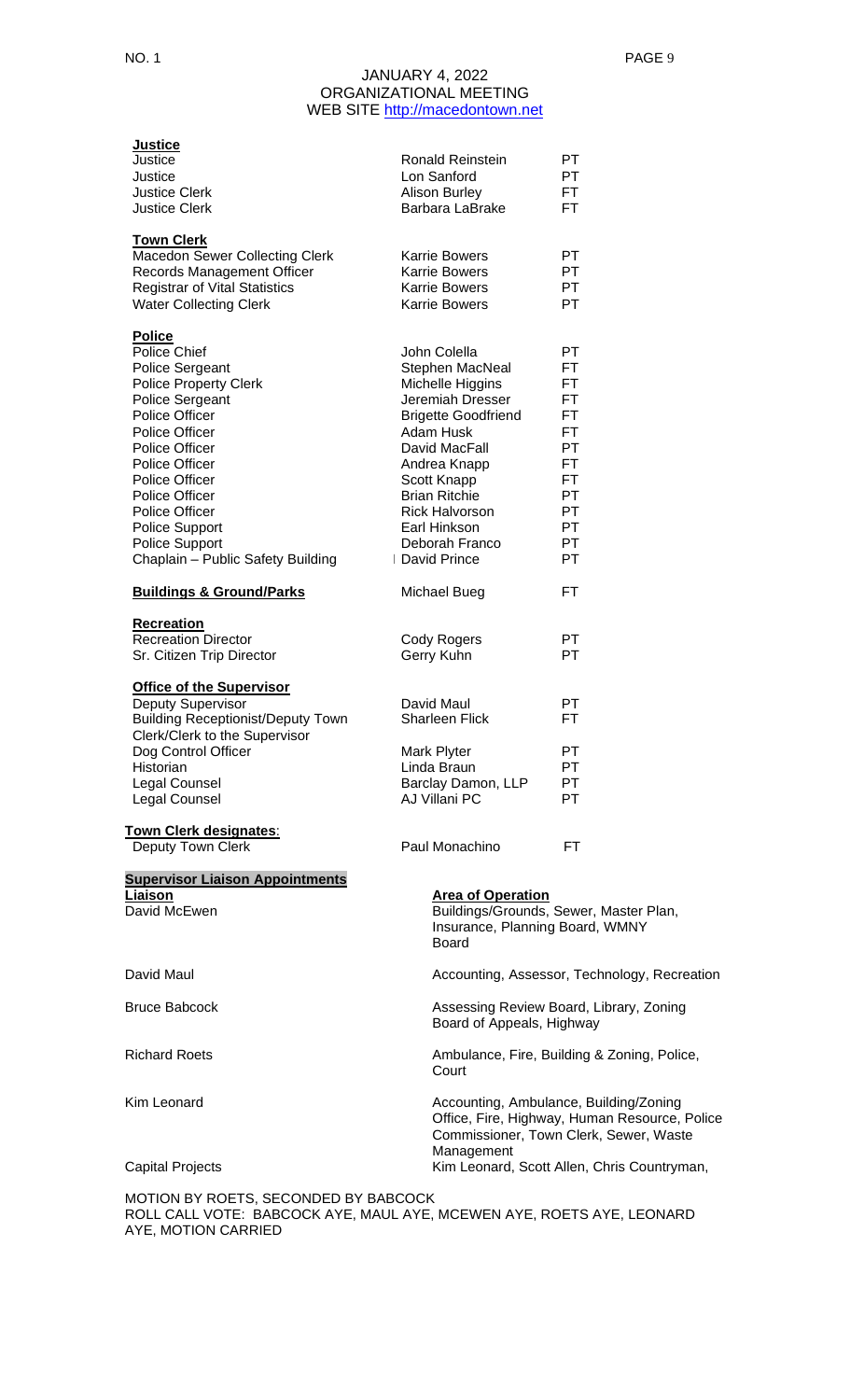# **RESOLUTION NO. 12 (2022) 2022 SALARY SCHEDULE**

RESOLVED that the following salary schedule is established for the calendar year 2022

| <b>NAME</b>                  | <b>TITLE</b>                |           | <b>PAYMENT</b>     |                   |
|------------------------------|-----------------------------|-----------|--------------------|-------------------|
| <b>Ambulance</b>             |                             |           |                    |                   |
| Harkness, Paul               | Director of EMS             | FТ        | <b>Biweekly</b>    | \$68,732          |
| Smith, Ashley                | Ambulance ALS               | PT        | <b>Biweekly</b>    | \$24/hr           |
| Hough-Wood, Christina        | Ambulance ALS               | PT        | <b>Biweekly</b>    | \$24/hr           |
| <b>TBD</b>                   | Ambulance ALS               | PT        | <b>Biweekly</b>    | \$24/hr           |
| Bucci, Colin                 | Ambulance BLS               | PT        | <b>Biweekly</b>    | \$16.80/hr        |
| Farbizio, Sandra             | Ambulance BLS               | <b>FT</b> | <b>Biweekly</b>    | \$34,320          |
|                              |                             |           |                    |                   |
| <b>Assessor</b>              |                             |           |                    |                   |
| Leeson, Dennine              | Assessor                    | FT        | <b>Biweekly</b>    | \$59,976          |
| Leeson, Dennine              | Assessor                    |           | Extra hours        | \$35.49/hr        |
| Weinstein, Adam              | <b>Assessing Clerk</b>      | <b>FT</b> | <b>Biweekly</b>    | \$31,500          |
| Weinstein, Adam              | Assessing Rev Brd Clk       | PT        | Biweekly           | \$399             |
| Weinstein, Adam              | <b>Assessor Clerk</b>       |           | Extra hours        | \$18.64/hr        |
|                              |                             |           |                    |                   |
| <b>Boards</b>                |                             |           |                    |                   |
| Assess. Rev. Board           | 5 Members                   | PT        | Annually - June    | \$591             |
| <b>Planning Board</b>        | 6 Members                   | PT        | Quarterly          | \$2102            |
| Plan Board Chair             | 1 Member                    | PT        | Quarterly          | \$3228            |
| ZBA Brd. of Appeals          | 4 Members                   | PT        | Quarterly          | \$645             |
| ZBA Brd. Of Appeals Chair    | 1 Member                    | PT        | Quarterly          | \$712             |
| <b>Wayne County Planning</b> | Bartels, Mert               | PT        | Quarterly          | \$635             |
| <b>Board Liaison</b>         |                             |           |                    |                   |
|                              |                             |           |                    |                   |
| <b>Building/Zoning/Code</b>  |                             |           |                    |                   |
| <b>Enforcement</b>           |                             |           |                    |                   |
| Allen, Scott                 | Town Eng/CEO/               | PT        | Biweekly-A         | \$17,804          |
| Allen, Scott                 | Building & Zoning           | FT        | Biweekly-B         | \$67,561          |
| Allen, Scott                 | TE/CEO/B&Z                  | <b>PT</b> | <b>Biweekly-SD</b> | $$1,082 - Hamlet$ |
|                              |                             |           |                    | \$7,928 - Town    |
| Nisbet, Stacy                | <b>Bldg/CEO Clerk</b>       | <b>FT</b> | <b>Biweekly</b>    | \$33,600          |
| Nisbet, Stacy                | <b>Planning Board Clerk</b> | PT        | <b>Biweekly</b>    | \$19.88/hr        |
| Nisbet, Stacy                | <b>ZBA Clerk</b>            | PT        | Biweekly           | \$19.88/hr        |
| Brady, Roberts               | Code Enf Officer            | PT        | Biweekly           | \$26,500          |
| Shufelt, Jeremiah            | Fire Code Enf               | PT        | <b>Biweekly</b>    | \$26,500          |
|                              |                             |           |                    |                   |
| <b>Dog Control</b>           |                             |           |                    |                   |
| Plyter, Mark                 | Dog Control Off             | PT        | <b>Biweekly</b>    | \$17.40/hr        |

| <b>Highway/Parks</b>    |                         |     |                 |                   |
|-------------------------|-------------------------|-----|-----------------|-------------------|
| Countryman, Christopher | Highway Supt.           | FT. | <b>Biweekly</b> | \$80,036          |
| Countryman, Christopher | Drainage                | PT. | Biweekly-SD     | $$2,746 - Hamlet$ |
|                         |                         |     |                 | \$9,728 - Town    |
| Friedl, Elisa           | Highway Supt. Clerk     | FT  | <b>Biweekly</b> | \$30,420          |
| Anderson, John          | <b>Highway Employee</b> | FT. | <b>Biweekly</b> | \$25.65/hr        |
| Baker, Mark             | <b>Highway Employee</b> | FT  | <b>Biweekly</b> | \$20.38/hr        |
| Bellefontaine, Andre'   | <b>Highway Employee</b> | FT  | <b>Biweekly</b> | \$28.15/hr        |
| Bueg, Michael           | <b>Highway Employee</b> | FT. | <b>Biweekly</b> | \$66,000/Salary   |
| Cavallaro, Joseph       | <b>Highway Employee</b> | FT. | <b>Biweekly</b> | \$20.75/hr        |
| DeMay, Joshua           | <b>Highway Employee</b> | FT. | <b>Biweekly</b> | \$20.25/hr        |
| Ellis, James            | <b>Highway Employee</b> | FT  | <b>Biweekly</b> | \$25.65/hr        |
| Everdyke, D. Paul       | <b>Highway Employee</b> | FT. | <b>Biweekly</b> | \$29.43/hr        |
| Gage, Jacob             | <b>Highway Employee</b> | FT. | <b>Biweekly</b> | \$21.13/hr        |
| Payne, David            | <b>Highway Employee</b> | FT. | <b>Biweekly</b> | \$28.43/hr        |
| Quigley, Daryl          | <b>Highway Employee</b> | FT  | <b>Biweekly</b> | \$28.75/hr        |
| Vendel, Timothy         | Highway Employee        | FT  | <b>Biweekly</b> | \$21.19/hr        |
| Wright, Gary            | <b>Highway Employee</b> | FT  | <b>Biweekly</b> | \$28.98/hr        |
|                         |                         |     |                 |                   |
| <b>Seasonal</b>         |                         |     |                 |                   |
| Randall, Patrick        | Highway - Plow          | PT. | <b>Biweekly</b> | \$22.72/hr        |
|                         | Seasonal                |     |                 |                   |
| Randall, Patrick        | <b>Highway Mower</b>    | PT. | <b>Biweekly</b> | \$15.80/hr        |
|                         | Seasonal                |     |                 |                   |
|                         |                         |     |                 |                   |
|                         |                         |     |                 |                   |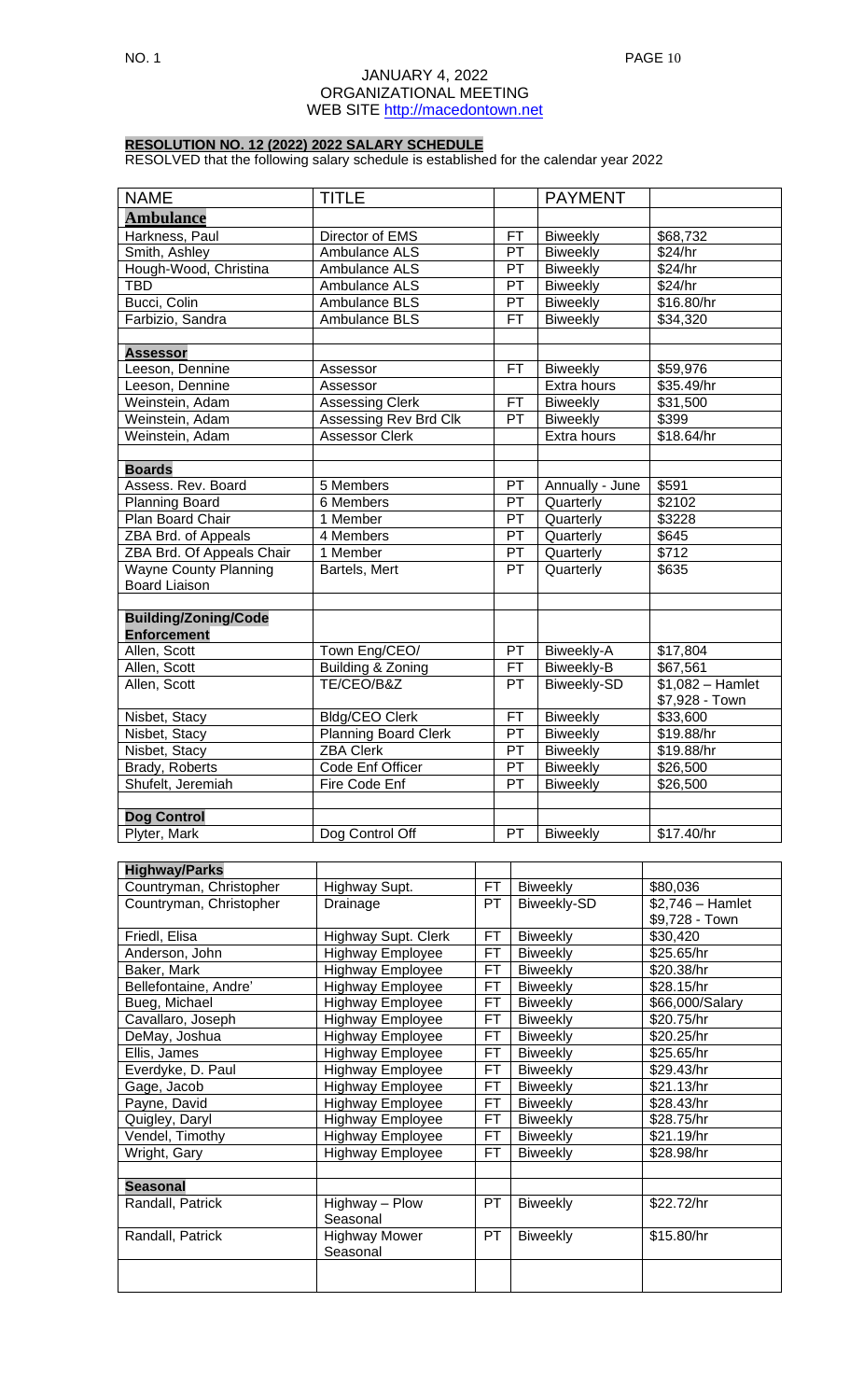#### NO. 1 PAGE 11

# JANUARY 4, 2022 ORGANIZATIONAL MEETING WEB SITE [http://macedontown.net](http://macedontown.net/)

| <b>Justice</b>          |                            |           |                 |                  |
|-------------------------|----------------------------|-----------|-----------------|------------------|
| Reinstein, Ronald       | Justice                    | PT        | <b>Biweekly</b> | \$26,110         |
| Sanford, Lon            | Justice                    | PT        | <b>Biweekly</b> | \$26,110         |
| Burley, Allison         | <b>Justice Clerk</b>       | PT        | <b>Biweekly</b> | \$36,119         |
| Labrake, Barbara        | <b>Justice Clerk</b>       | <b>PT</b> | <b>Biweekly</b> | \$36,119         |
|                         |                            |           |                 |                  |
| <b>Police Employees</b> |                            |           |                 |                  |
| John Colella            | Chief                      | PT        | Biweekly        | \$35,000 plus HI |
| Dresser, Jeremiah       | <b>Police Sergeant</b>     | <b>FT</b> | Biweekly        | \$35.09          |
| Goodfriend, Brigette    | Patrolman                  | FT        | <b>Biweekly</b> | \$31.33          |
| Halvorsen, Rick         | Patrolman                  | PT        | <b>Biweekly</b> | \$26.25          |
| Husk, Adam              | Patrolman                  | FT        | <b>Biweekly</b> | \$31.33          |
| Knapp, Andrea           | Patrolman                  | FT        | <b>Biweekly</b> | \$31.33          |
| Knapp, Scott            | Patrolman                  | FТ        | <b>Biweekly</b> | \$31.33          |
| MacFall, David          | Patrolman                  | PT        | <b>Biweekly</b> | \$30.00          |
| MacNeal, Stephen        | <b>Police Sergeant</b>     | FT        | <b>Biweekly</b> | \$35.09          |
| Richie, Brian           | Patrolman                  | FT        | <b>Biweekly</b> | \$30.00          |
| Higgins, Michelle       | <b>Property Clerk</b>      | FT.       | <b>Biweekly</b> | \$41,082         |
|                         | Cleaner                    | PT        |                 | \$2,600          |
| Franco, Deborah         | Gananda Crossing           | <b>PT</b> | <b>Biweekly</b> | \$7,727          |
|                         | Guard-Sept-June            |           |                 |                  |
| Hinkson, Earl           | <b>Macedon Crossing</b>    | PT        | <b>Biweekly</b> | \$7,727          |
|                         | Guard - Sept-June          |           |                 |                  |
|                         |                            |           |                 |                  |
| <b>Supervisor</b>       |                            |           |                 |                  |
| Leonard, Kim            | Supervisor                 | FT        | <b>Biweekly</b> | \$62,475         |
| Flick, Sharleen         | <b>Bldg. Receptionist</b>  | FT.       | <b>Biweekly</b> | \$30,524         |
|                         | Clerk to the Supervisor    | PT        | <b>Biweekly</b> | \$5,250          |
| Braun, Linda            | Historian                  | PT        | Quarterly       | \$3,978          |
| Miller, Wendy           | Bookkeeper                 | <b>FT</b> | Biweekly        | \$57,750         |
| Kitchen, Diane          | <b>Clerk</b>               | PT        | <b>Biweekly</b> | \$40/hr          |
| Rogers, Cody            | <b>Recreation Director</b> | <b>FT</b> | <b>Biweekly</b> | \$28,500         |
| Willson, Deborah        | <b>Clerk</b>               | PT        | <b>Biweekly</b> | \$40/hr          |
|                         |                            |           |                 |                  |
| <b>Taxes</b>            |                            |           |                 |                  |
| Lorie Maul              | <b>Tax Collector</b>       | PT        | <b>Biweekly</b> | \$10,336         |

| <b>Town Board</b>      |                          |           |                 |          |
|------------------------|--------------------------|-----------|-----------------|----------|
| Babcock, Bruce         | Councilperson            | PT.       | Quarterly       | \$8,322  |
| Maul, David            | Councilperson            | <b>PT</b> | Quarterly       | \$8,322  |
| McEwen, David          | Councilperson            | <b>PT</b> | Quarterly       | \$8,322  |
| Roets, Richard         | Councilperson            | <b>PT</b> | Quarterly       | \$8,322  |
|                        |                          |           |                 |          |
| <b>Town Clerk</b>      |                          |           |                 |          |
| <b>Karrie Bowers</b>   | <b>Town Clerk</b>        | FT        | <b>Biweekly</b> | \$49,143 |
| <b>Karrie Bowers</b>   | Records Mgmt.            | PT        | <b>Biweekly</b> | \$3,856  |
| <b>Karrie Bowers</b>   | Registrar                | PТ        | <b>Biweekly</b> | \$1,187  |
| Monachino, Paul        | <b>Town Clerk Deputy</b> | FТ        | <b>Biweekly</b> | \$33,075 |
|                        |                          |           |                 |          |
| <b>Veterans</b>        |                          |           |                 |          |
| Veteran Services (1)*  |                          |           | Annually        | \$250    |
|                        |                          |           |                 |          |
| <b>Seniors Citizen</b> |                          |           |                 | Pd by    |
|                        |                          |           |                 | voucher  |

MOTION BY BABCOCK, SECONDED BY ROETS

ROLL CALL VOTE: BABCOCK AYE, MAUL AYE, MCEWEN AYE, ROETS AYE, LEONARD AYE, MOTION CARRIED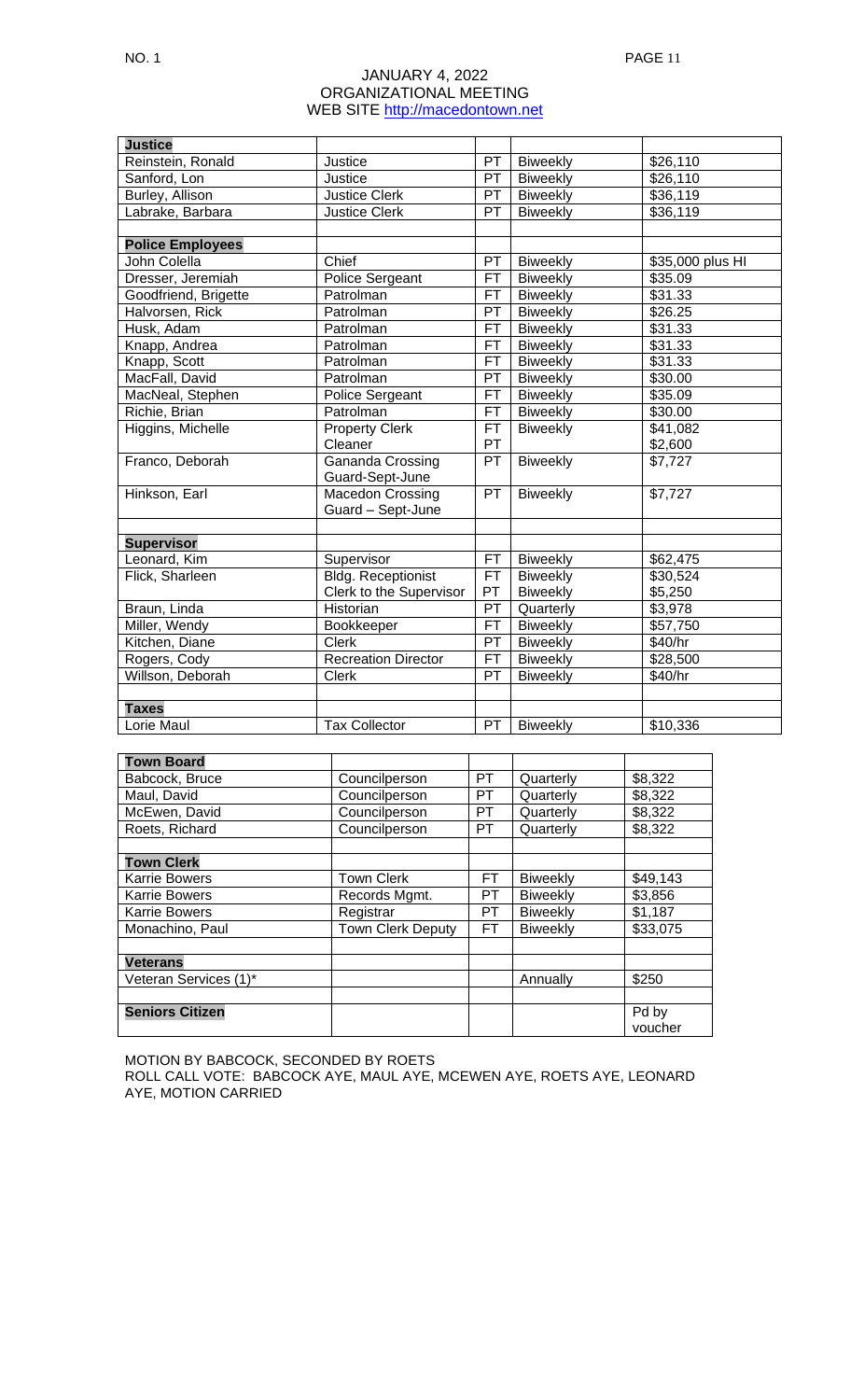### **RESOLUTION NO. 13 (2022) PETTY CASH FUNDS ESTABLISHED**

RESOLVED that the Town Board does hereby establish the following amounts to represent the petty cash funds for the T

| the Town:                    |         |
|------------------------------|---------|
| Appeals Board                | \$50    |
| Assessor                     | \$100   |
| <b>Building Inspector</b>    | \$175   |
| Director of Medical Services | \$100   |
| Dog Control - Town Clerk     | \$100   |
| <b>Planning Board</b>        | \$50    |
| Police                       | \$100   |
| Recreation                   | \$150   |
| Supervisor                   | \$150   |
| Town Clerk                   | \$200   |
| Town Justice                 | \$200   |
| Tax Collector                | \$200   |
| Total                        | \$1.575 |

The above funds to be audited randomly, but at least quarterly, by the Supervisor or her desianee.

MOTION BY ROETS, SECONDED BY BABCOCK

ROLL CALL VOTE: BABCOCK AYE, MAUL AYE, MCEWEN AYE, ROETS AYE, LEONARD AYE, MOTION CARRIED

## **RESOLUTION NO. 14 (2022) AGREEMENT TO SPEND HIGHWAY FUNDS**

RESOLVED that the Town Board authorizes the agreement to spend Town Highway Funds as presented by the Highway Superintendent.

MOTION BY ROETS, SECONDED BY BABCOCK

ROLL CALL VOTE: BABCOCK AYE, MAUL AYE, MCEWEN AYE, ROETS AYE, LEONARD AYE, MOTION CARRIED

## **RESOLUTION NO. 15 (2022) MACEDON TOWN VOLUNTEER AMBULANCE BOARD OF DIRECTORS**

BE IT RESOLVED that the Macedon Town Board recognizes the Macedon Town Ambulance Volunteer Board, and that organization has a Board of Directors that it appoints, and be it further

RESOLVED that the Director of EMS and Ambulance Town Board liaison are appointed as the Town Board's representative to the Macedon Town Volunteer Ambulance Board. MOTION BY ROETS, SECONDED BY BABCOCK ROLL CALL VOTE: BABCOCK AYE, MAUL AYE, MCEWEN AYE, ROETS AYE, LEONARD AYE, MOTION CARRIED

# **RESOLUTION NO. 16 (2022) CABLE COMMITTEE**

RESOLVED the Board appoint the following to the Cable Committee for the calendar year 2022: Richard Roets

MOTION BY ROETS, SECONDED BY BABCOCK ROLL CALL VOTE: BABCOCK AYE, MAUL AYE, MCEWEN AYE, ROETS AYE, LEONARD AYE, MOTION CARRIED

### **RESOLUTION NO. 17 (2022) RECORDS MANAGEMENT ADVISORY BOARD**

RESOLVED that the Town Board appoints the following individuals to serve on a Records Advisory Board for the calendar year 2022:

Karrie Bowers, Kim Leonard & Paul Monachino MOTION BY BABCOCK, SECONDED BY ROETS ROLL CALL VOTE: BABCOCK AYE, MAUL AYE, MCEWEN AYE, ROETS AYE, LEONARD AYE, MOTION CARRIED

#### **RESOLUTION NO. 18 (2022) NYS ASSOCIATION OF TOWNS CONFERENCE**

RESOLVED the following individuals be approved to attend the NYS Association of Towns Conference:

Kim Leonard and Karrie Bowers

BE IT FURTHER RESOLVED Kim Leonard be named voting delegate and Karrie Bowers alternate. MOTION BY MAUL, SECONDED BY BABCOCK ROLL CALL VOTE: BABCOCK AYE, MAUL AYE, MCEWEN AYE, ROETS AYE, LEONARD AYE, MOTION CARRIED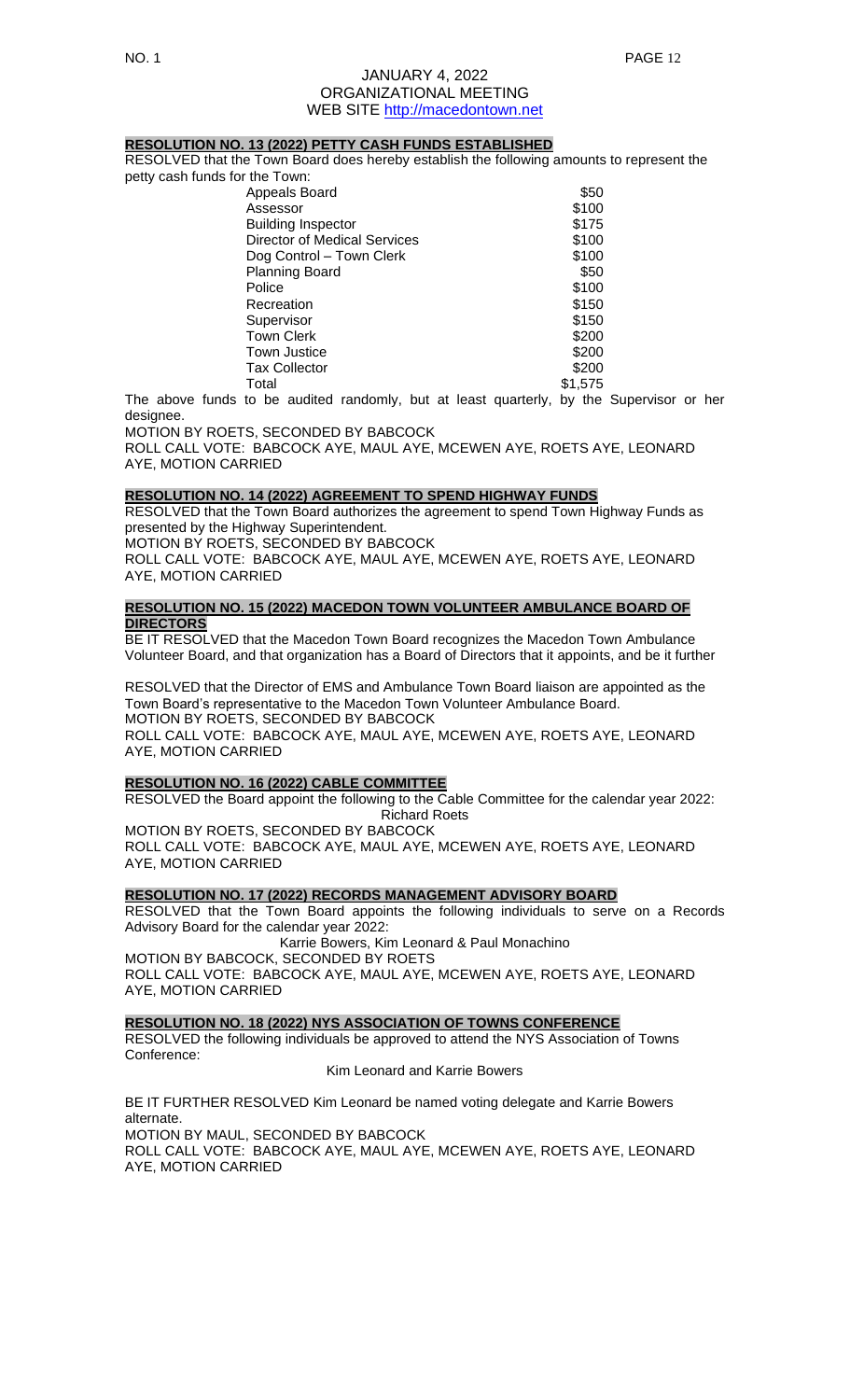# **RESOLUTION NO. 19 (2022) SENIOR CITIZEN GROUP APPOINTMENTS**

RESOLVED the Board appoint the following Senior Citizen group individuals:

(term 10/1/2021-9/30/2022) Chaplain **Karen Yatteau** Historian External Services of Terri Loessberg<br>President Terri Sandy Ciaccia Sandy Ciaccia Secretary **Linda Brongo** Sunshine Barbara Putnam **Marshall Handfield** Trip Director Gerry Kuhn Vice President **Example 2018** Ernestine Rogers MOTION BY BABCOCK, SECONDED BY ROETS ROLL CALL VOTE: BABCOCK AYE, MAUL AYE, MCEWEN AYE, ROETS AYE, LEONARD AYE, MOTION CARRIED

#### **RESOLUTION NO. 20 (2022) BULLIS & GRAVINO PARK – LOCK/UNLOCK**

RESOLVED that the Board appoints Highway Superintendent or designee of highway to open and close:

Bullis & Gravino Bathrooms from April 1 through October 31 (weather permitting) MOTION BY ROETS, SECONDED BY BABCOCK ROLL CALL VOTE: BABCOCK AYE, MAUL AYE, MCEWEN AYE, ROETS AYE, LEONARD

AYE, MOTION CARRIED

## **RESOLUTION NO. 21 (2022) BULLIS & GRAVINO PARK RESTROOM/FACILITY CLEANER**

RESOLVED the Town Board authorize the Town of Macedon Highway as Bullis Park Restroom Facility Cleaner seven (7) days per week beginning April 1 until October 31 (weather permitting) as needed thereafter until park is closed.

MOTION BY BABCOCK, SECONDED BY ROETS

ROLL CALL VOTE: BABCOCK AYE, MAUL AYE, MCEWEN AYE, ROETS AYE, LEONARD AYE, MOTION CARRIED

# **RESOLUTION NO. 22 (2022) SENIOR ARTS & CRAFTS PROGRAM**

RESOLVED that the following appointments be made for the 2022 calendar year:

Patricia Miller Sr. Citizen Arts & Crafts \$25/month MOTION BY ROETS, SECONDED BY BABCOCK ROLL CALL VOTE: BABCOCK AYE, MAUL AYE, MCEWEN AYE, ROETS AYE, LEONARD AYE, MOTION CARRIED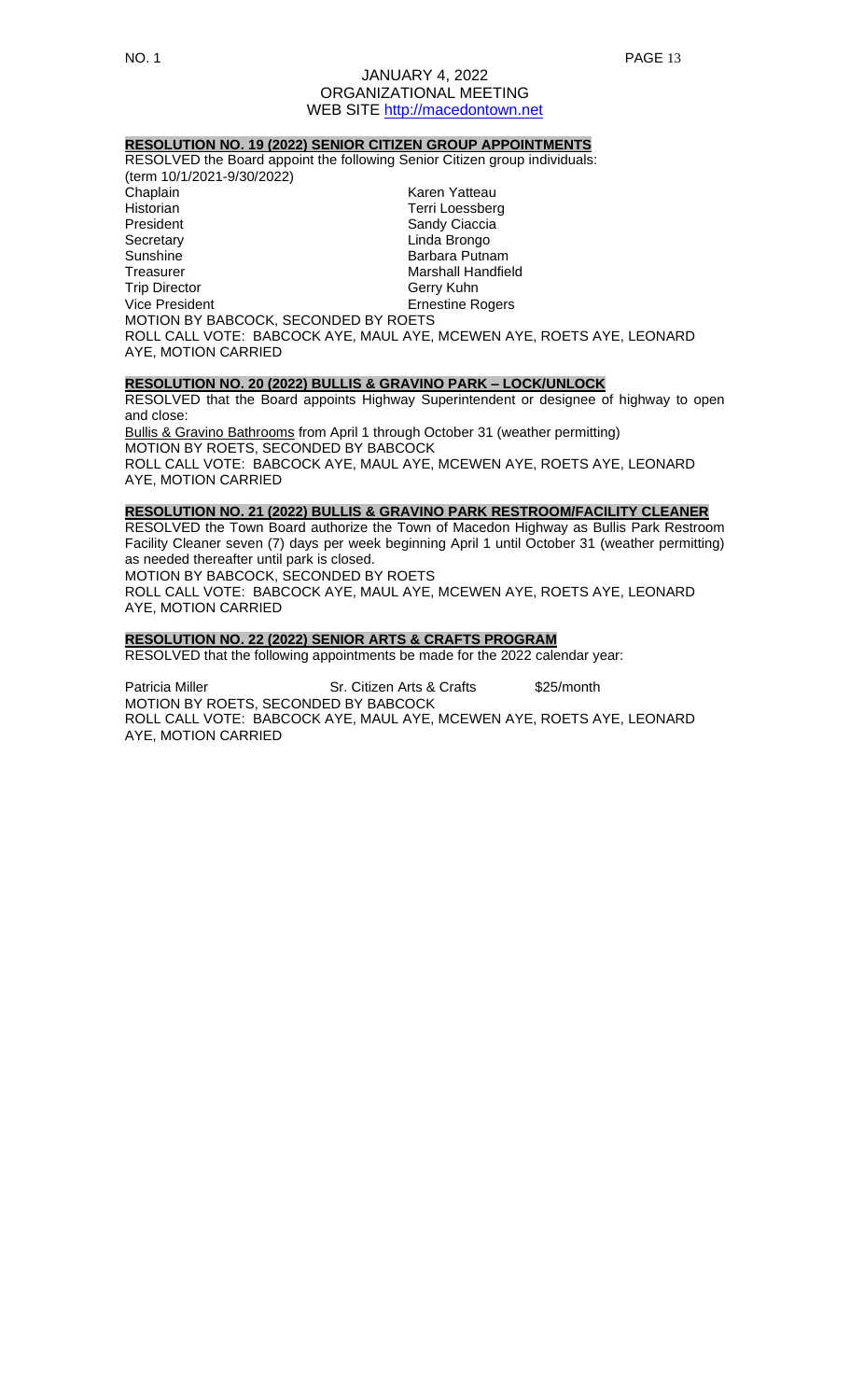## **RESOLUTION NO. 23 (2022) TOWN OF MACEDON OFFICIAL UNDERTAKING OF MUNICIPAL OFFICERS**

WHEREAS, each below-listed person, with associated residency, has been appointed or elected to the office shown:

| <b>NAME</b>             | <b>RESIDENCY</b>         | <b>OFFICE HELD</b><br>(e)=elected    |
|-------------------------|--------------------------|--------------------------------------|
| Paul Harkness           | T/Macedon, C/Wayne, S/NY | Director of EMS                      |
| Lon Sanford             | T/Macedon, C/Wayne, S/NY | Justice (e)                          |
| <b>Ronald Reinstein</b> | T/Macedon, C/Wayne, S/NY | Justice (e)                          |
| Barbara LaBrake         | T/Macedon, C/Wayne, S/NY | Clerk to Justice                     |
| <b>Alison Burley</b>    | T/Macedon, C/Wayne, S/NY | Clerk to Justice                     |
| Christopher Countryman  | T/Macedon, C/Wayne, S/NY | Highway Superintendent (e)           |
| Michelle Higgins        |                          | <b>Police Property Clerk</b>         |
| Lorie Maul              | T/Macedon, C/Wayne, S/NY | Receiver of Taxes (e)                |
| Cody Rogers             |                          | <b>Recreation Director</b>           |
| Kim Leonard             | T/Macedon, C/Wayne, S/NY | Supervisor (e)                       |
| <b>Richard Roets</b>    | T/Macedon, C/Wayne, S/NY | Councilperson (e)                    |
| David Maul              | T/Macedon, C/Wayne, S/NY | Councilperson (e), Deputy Supervisor |
| <b>Bruce Babcock</b>    | T/Macedon, C/Wayne, S/NY | Councilperson (e)                    |
| David McEwen            | T/Macedon, C/Wayne, S/NY | Councilperson (e)                    |
| <b>Karrie Bowers</b>    | T/Macedon, C/Wayne, S/NY | Town Clerk (e)                       |
| Paul Monachino          | T/Macedon, C/Wayne, S/NY | Deputy Town Clerk                    |
| Sharleen Flick          | T/Macedon, C/Wayne, S/NY | Receptionist, Deputy Town Clerk, PT  |
|                         |                          | Clerk                                |
| Scott Allen             | T/Macedon, C/Wayne, S/NY | Town Engineer, Building Inspector,   |
|                         |                          | <b>Code Enforcement Officer</b>      |
| <b>Stacy Nisbet</b>     | T/Macedon, C/Wayne, S/NY | Code Enforcement Officer, Building   |
|                         |                          | <b>Department Clerk</b>              |

NOW, THEREFORE, BE IT RESOLVED those the respective office holders above, do hereby undertake with the Town of Macedon to faithfully perform and discharge the duties of said office, and will well and truly keep, account for, and pay over all monies or property received while serving in that office or in any capacity as a representative of the Town, in accordance with the law.

MOTION BY BABCOCK, SECONDED BY ROETS ROLL CALL VOTE: BABCOCK AYE, MAUL AYE, MCEWEN AYE, ROETS AYE, LEONARD AYE, MOTION CARRIED

# **RESOLUTION NO. 24 (2022) VETERANS' REAL PROPERTY EXEMPTIONS – LOCAL LAW NO. 2 – 2013**

WHEREAS the Macedon Town Board enacted Local Law No. 2 (2013), A local law in relation to determining the veterans' real property exemptions on December 12, 2013

BE IT RESOLVED the Town Board designated the exemption to qualifying residential real property as defined in Real Property Tax Law Section 458-b (ii) fifteen percent of the assessed value of such property, provided however, that such exemption shall not exceed twelve thousand dollars or the product of twelve thousand dollars multiplied by the latest state equalization rate of the assessing unit, or, in the case of a special assessing unit, the latest class ration, whichever is less.

MOTION BY ROETS, SECONDED BY BABCOCK

ROLL CALL VOTE: BABCOCK AYE, MAUL AYE, MCEWEN AYE, ROETS AYE, LEONARD AYE, MOTION CARRIED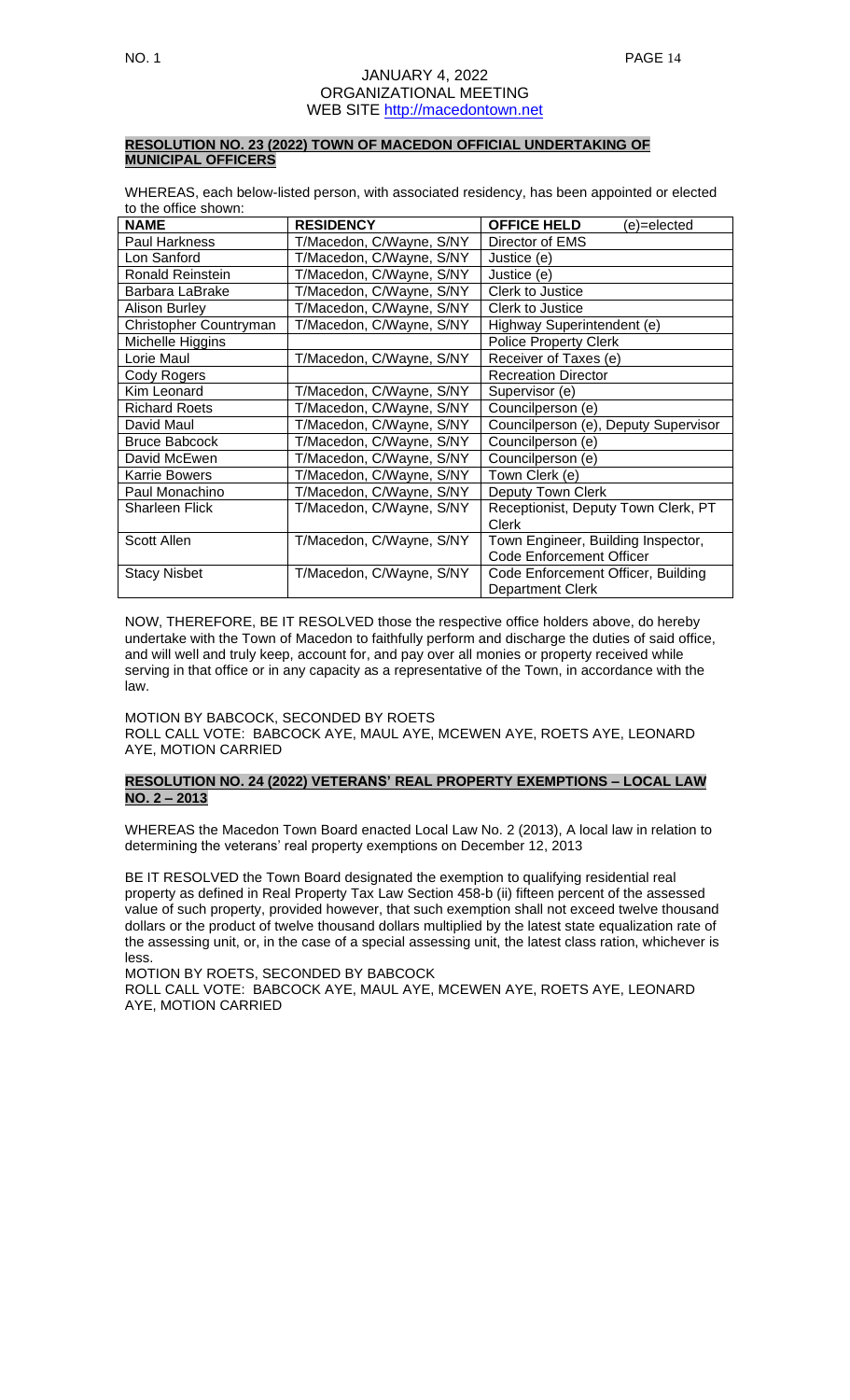# **RESOLUTION NO. 25 (2022) MACEDON TOWN BOARD 2022 MEETING SCHEDULE**

All Dates 2022

- JANUARY 13, 27 • FEBRUARY 10, 24 • MARCH 10, 24 •  $APRIL$  14, 28 • MAY 12, 26 • JUNE 9, 23 • JULY 14 (no second meeting) • AUGUST 11 (no second meeting)
- SEPTEMBER 8, 22
- OCTOBER 13, 27
- NOVEMBER 17 (no second meeting)<br>• DECEMBER 15 (no second meeting)
- DECEMBER 15 (no second meeting)

MOTION BY ROETS, SECONDED BY BABCOCK ROLL CALL VOTE: BABCOCK AYE, MAUL AYE, MCEWEN AYE, ROETS AYE, LEONARD AYE, MOTION CARRIED

| <b>RESOLUTION NO. 26 (2022) ELECTED TOWN OFFICIALS</b>                                            | LENGTH OF TERM | TERM EXPIRES                                         |
|---------------------------------------------------------------------------------------------------|----------------|------------------------------------------------------|
| <b>TOWN SUPERVISOR</b><br>Kim Leonard                                                             | 4 Years        | 12/31/2023                                           |
| <b>TOWN COUNCIL</b><br><b>Bruce Babcock</b><br>David Maul<br>David McEwen<br><b>Richard Roets</b> | 4 Years        | 12/31/2025<br>12/31/2023<br>12/31/2025<br>12/31/2023 |
| <b>TOWN CLERK</b><br><b>Karrie Bowers</b>                                                         | 4 Years        | 12/31/2023                                           |
| <b>HIGHWAY SUPERINTENDENT</b><br>Christopher Countryman                                           | 4 Years        | 12/31/2023                                           |
| <b>TOWN JUSTICE</b><br>Lon Sanford<br>Ronald Reinstein                                            | 4 Years        | 12/31/2025<br>12/31/2023                             |
| <b>RECEIVER OF TAXES</b><br>Lorie Maul                                                            | 4 Years        | 12/31/2023                                           |

MOTION BY ROETS, SECONDED BY BABCOCK ROLL CALL VOTE: BABCOCK AYE, MAUL AYE, MCEWEN AYE, ROETS AYE, LEONARD AYE, MOTION CARRIED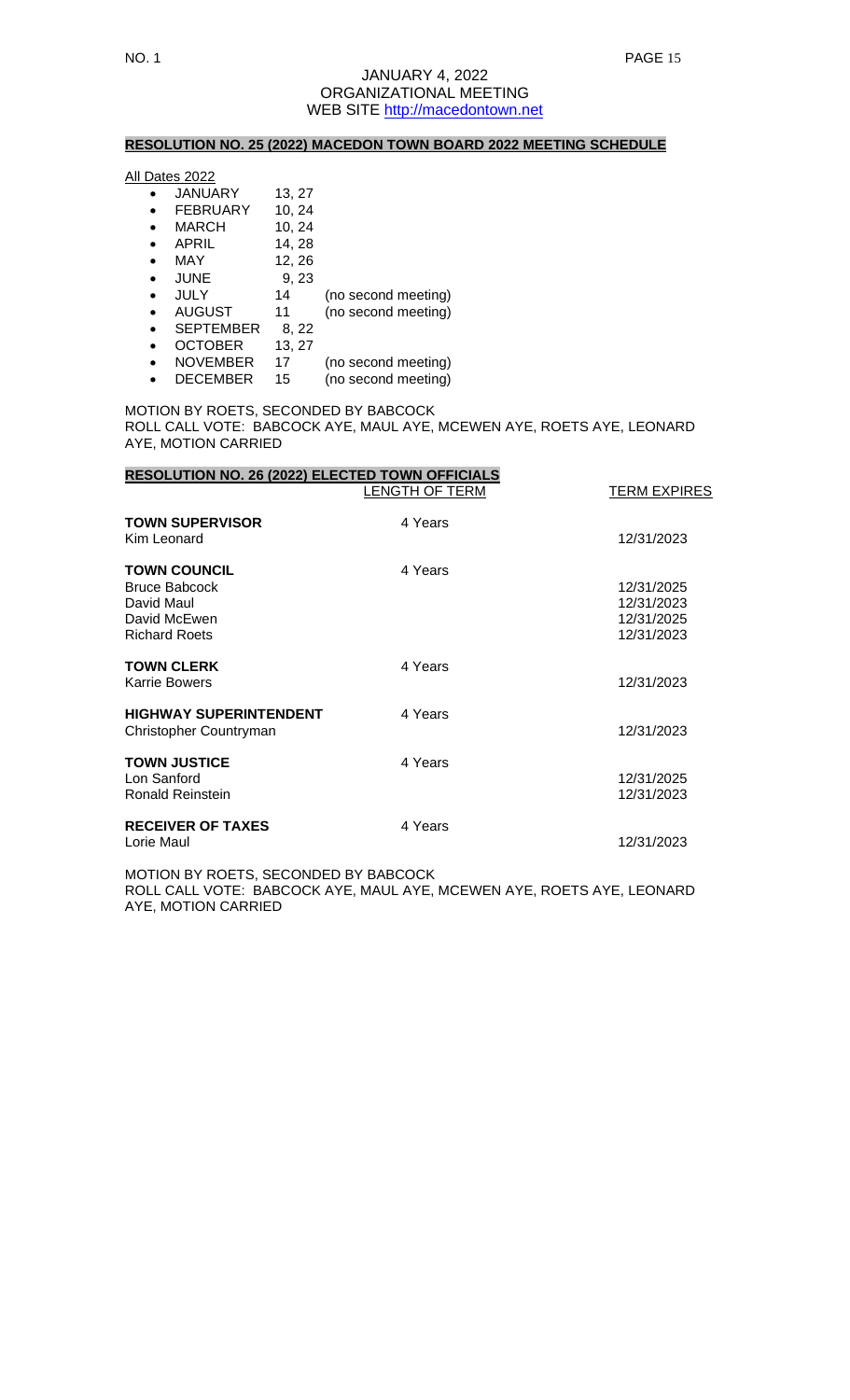# **RESOLUTION NO. 27 (2025) INVESTMENT POLICY**

#### **INVESTMENT POLICY FOR TOWN OF MACEDON**

[Name of Local Government]

## I. **SCOPE**

This investment policy applies to all moneys and other financial resources available for investment on its own behalf or on behalf of any other entity or individual.

## II. **OBJECTIVES**

The primary objectives of the local government's investment activities are, in priority order,

- to conform with all applicable federal, state and other legal requirements (legal);
- to adequately safeguard principal (safety);
- to provide sufficient liquidity to meet all operating requirements (liquidity); and
- to obtain a reasonable rate of return (yield).

#### III. **DELEGATION OF AUTHORITY**

The governing board's responsibility for administration of the investment program is delegated to the **SUPERVISOR / CHIEF FISCAL OFFICER**, who shall establish written procedures for the operation of the investment program consistent with these investment guidelines. Such procedures shall include an adequate internal control structure to provide a satisfactory level of accountability based on a data base or records incorporating description and amounts of investments, transaction dates, and other relevant information and regulate the activities of subordinate employees.

# IV. **PRUDENCE**

All participants in the investment process shall seek to act responsibly as custodians of the public trust and shall avoid any transaction that might impair public confidence in the **TOWN OF MACEDON** to govern effectively.

Investments shall be made with judgment and care, under circumstances then prevailing, which persons of prudence, discretion and intelligence exercise in the management of their own affairs, not for speculation, but for investment, considering the safety of the principal as well as the probable income to be derived.

All participants involved in the investment process shall refrain from personal business activity that could conflict with proper execution of the investment program, or which could impair their ability to make impartial investment decisions.

## V. **DIVERSIFICATION**

It is the policy of the **TOWN OF MACEDON** diversify its deposits and investments by financial institution, by investment instrument, and by maturity scheduling.

MOTION BY ROETS, SECONDED BY BABCOCK ROLL CALL VOTE: BABCOCK AYE, MAUL AYE, MCEWEN AYE, ROETS AYE, LEONARD AYE, MOTION CARRIED